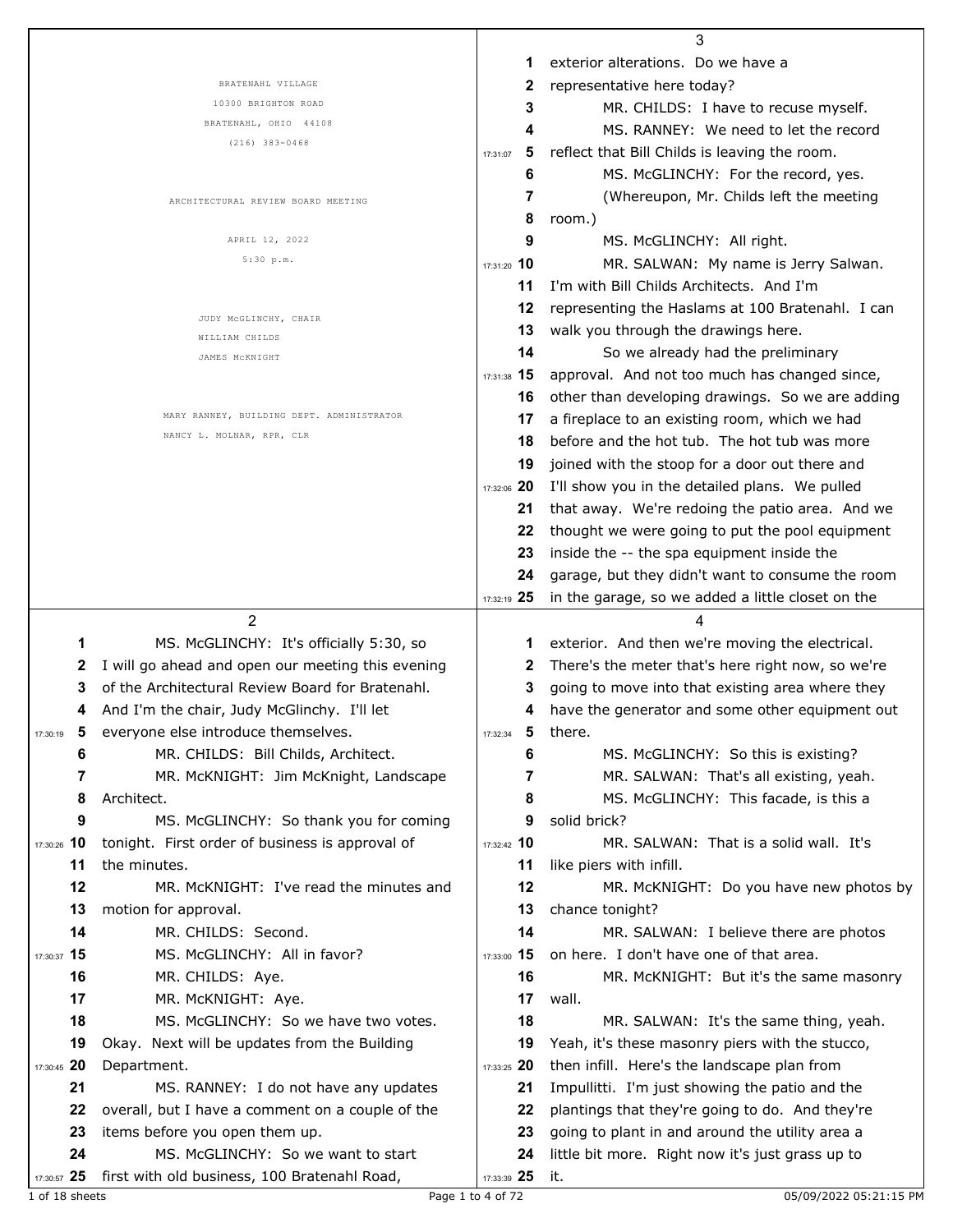|               | 5                                                                                         |                   | 7                                                                                         |
|---------------|-------------------------------------------------------------------------------------------|-------------------|-------------------------------------------------------------------------------------------|
| 1             | MR. McKNIGHT: Is the hot tub sunken?                                                      | 1                 | existing.                                                                                 |
| 2             | MR. SALWAN: It will be 16 inches above                                                    | 2                 | MS. McGLINCHY: So have you verified,                                                      |
| 3             | grade so they can sit down and then swing their                                           | 3                 | you have a lot of matching existing, the actual                                           |
| 4             | legs into it. And then what you see coming out                                            | 4                 | products and if they're readily available for                                             |
| 5<br>17:33:54 | of grade will be stone veneer to match the house.                                         | -5<br>17:37:11    | you?                                                                                      |
| 6             | MS. McGLINCHY: I'm sorry, where is the                                                    | 6                 | MR. SALWAN: Yeah. The slate is a                                                          |
| 7             | little outer room here?                                                                   | 7                 | common slate. Stone veneer is a common stone                                              |
| 8             | MR. SALWAN: You know, Dave didn't get                                                     | 8                 | veneer, so it's easily matched Van Ness, so                                               |
| 9             | his updated quite in time. It's the bumpouts                                              | 9                 | everything is all easily obtained.                                                        |
| 17:34:18 10   | right here where the garage door is.                                                      | 17:37:22 10       | MS. McGLINCHY: And you submit the                                                         |
| 11            | MS. McGLINCHY: So it will encroach into                                                   | 11                | actual item names and color, do you have that                                             |
| 12            | this plan?                                                                                | 12                | noted anywhere, the actual product?                                                       |
| 13            | MR. SALWAN: It's in the paving area. I                                                    | 13                | MR. SALWAN: Other than in my wall                                                         |
| 14            | have it on the actual architectural drawings.                                             | 14                | section notes, you know, I make reference to the                                          |
| 17:34:31 15   | These are just the demolition plans.                                                      | 17:37:42 15       | Vermont slate match, thickness, color, texture,                                           |
| 16            | So foundation plans, you see foundation                                                   | 16                | pattern and same with the stone veneer, again, it                                         |
| 17            | work, here's the stoop, here's the masonry                                                | 17                | was from Van Ness, so they know what it is, they                                          |
| 18            | chimney mass, the hot tub and then here's the                                             | 18                | have it on record so they can match.                                                      |
| 19            | room that's being added. There's an existing                                              | 19                | MS. McGLINCHY: That would be helpful to                                                   |
| 17:34:51 20   | garage door there right now, almost like to bring                                         | 17:37:59 20       | note that or submit that separately, just a list                                          |
| 21            | in lawn equipment and whatnot, so we're pretty                                            | 21                | of the actual products, the name and the color,                                           |
| 22            | much just going right in front of that.                                                   | 22<br>23          | you know, whatever the color matches.                                                     |
| 23<br>24      | So this is the existing room. Here's<br>the fireplace that we're going to add and a door  | 24                | MR. SALWAN: Okay.<br>MS. McGLINCHY: That's just helpful for                               |
| 17:35:12 25   | and a stoop. There are two separate windows here                                          | 17:38:12 25       | record because for matching existing it's hard                                            |
|               | Molnar Reporting Services, LLC<br>(440) 340-6161                                          |                   | Molnar Reporting Services, LLC<br>$(440)$ 340-6161                                        |
|               |                                                                                           |                   |                                                                                           |
| 1             | right now, so we're just going to center those                                            | 1                 | for us to know what that is or if it's looks                                              |
| 2             | windows up into a bigger gain to three unit                                               | 2                 | different, if you can't obtain it, then just with                                         |
| 3             | together on that wall for views out to the lake.                                          | 3                 | what's going on right now with supply chain.                                              |
| 4             | Hot tub and then the closet.                                                              | 4                 | MR. SALWAN: Right.                                                                        |
| 5<br>17:35:31 | And then you can see the patio, the                                                       | 17:38:25<br>Ð     | MS. McGLINCHY: And your paint colors,                                                     |
| 6             | paving area, the new paving area. Elevation in                                            | 6                 | if they're doing any painted.                                                             |
| 7             | sections, so this is the north elevation. Here's                                          | 7                 | MR. SALWAN: Yes, that's all -- I'll                                                       |
| 8             | that closet that was added. Here you can see the                                          | 8                 | have them submit them, those colors, too.                                                 |
| 9             | base of the spa with the stone veneer and it's                                            | 9                 | MR. McKNIGHT: This is your landscaping                                                    |
| 17:36:00 10   | the roof, it's just a continuation of the roof.                                           | 17:38:37 10       | materials. Are you reusing some of the stone                                              |
| 11            | MS. McGLINCHY: So that section is here?                                                   | 11                | here?                                                                                     |
| 12            | MR. SALWAN: Yes.                                                                          | 12                | MR. SALWAN: They're going to pull it                                                      |
| 13            | MS. McGLINCHY: You're going to continue                                                   | 13                | all up. And if they can salvage any of it, if                                             |
| 14            | that?                                                                                     | 14                | not, they'll get all new stuff. One, they're                                              |
| 17:36:10 15   | MR. SALWAN: Yes. And then here's the                                                      | 17:38:48 15       | worried about that's already been aged, so if                                             |
| 16            | elevation of what that looks like then, just a                                            | 16                | they try to mix into it, they're thinking they're                                         |
| 17            | continuation. Then obviously the chimney, the                                             | 17                | going to end up with all new stuff then.                                                  |
| 18            | door, the hood, the bracket and then this is the                                          | 18                | MS. McGLINCHY: Okay. So you're going                                                      |
| 19            | new window.                                                                               | 19                | to match the muntin pattern that's in your                                                |
| 17:36:30 20   | MR. McKNIGHT: And the porch back here                                                     | 17:39:05 20       | existing windows now. You're matching the muntin                                          |
| 21            | stays the same?                                                                           | 21                | pattern, I see that.                                                                      |
| 22            | MR. SALWAN: Yeah. Stone is all going<br>to match all the rake detail and brackets are all | 22<br>23          | MR. SALWAN: Yes. And the windows are                                                      |
| 23<br>24      | going to match. Slate roof to match. Chimney                                              | 24                | Pella. They're going to match the Pella so<br>they'll get the same color. So you want the |
| 17:36:57 25   | veneer to match. The cap at the top is to match                                           | 17:39:25 25       | stone veneer color name, you want the slate                                               |
|               | Molnar Reporting Services, LLC<br>(440) 340-6161                                          |                   | Molnar Reporting Services, LLC<br>(440) 340-6161                                          |
|               | 05/09/2022 05:21:15 PM                                                                    | Page 5 to 8 of 72 | 2 of 18 sheets                                                                            |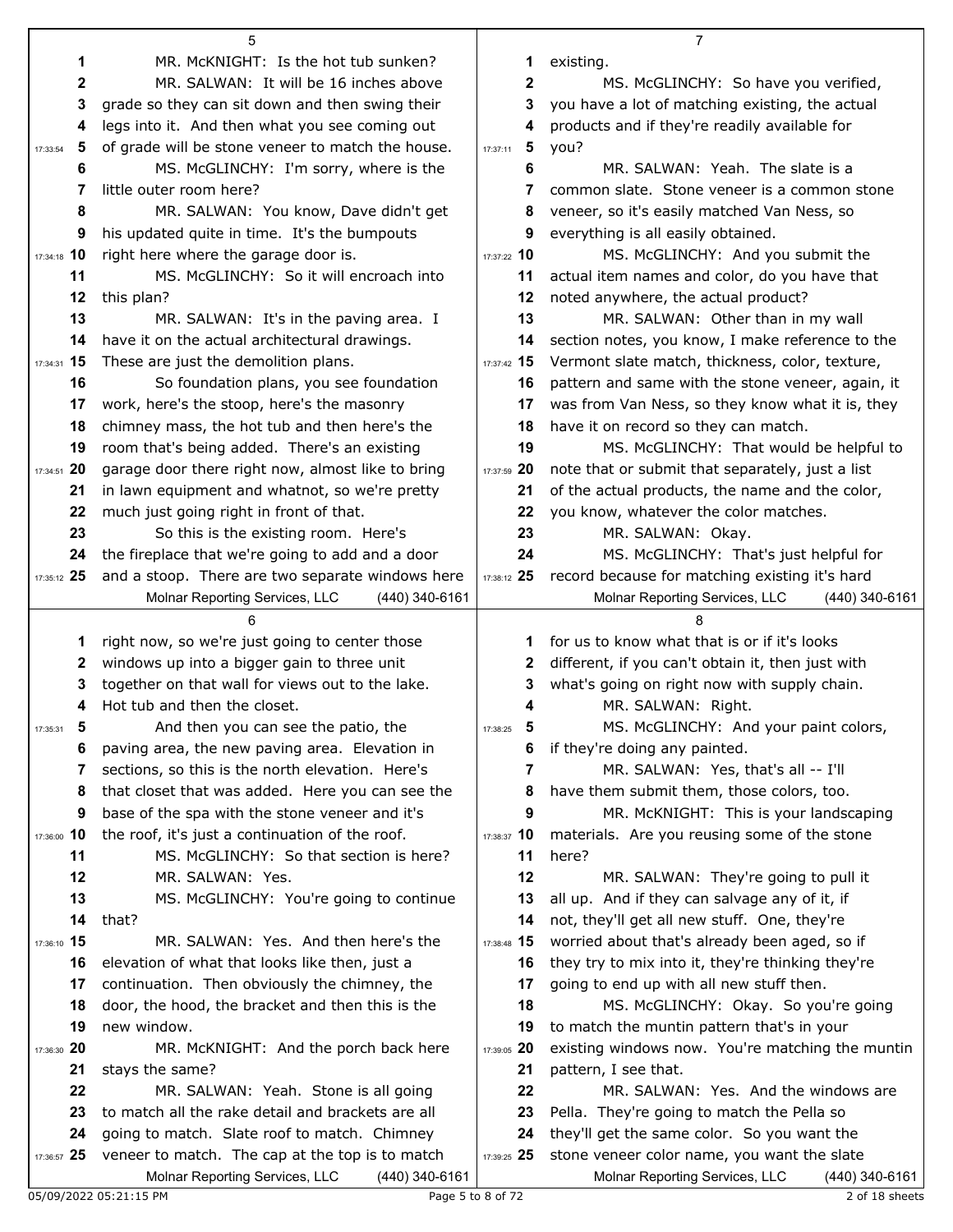|                   | 9                                                                                       |               | 11                                                                |
|-------------------|-----------------------------------------------------------------------------------------|---------------|-------------------------------------------------------------------|
| 1                 | color, paint color.                                                                     | 1             | that then?                                                        |
| 2                 | MS. McGLINCHY: Did you have any                                                         | 2             | MS. RANNEY: I will. I'll reach out to                             |
| 3                 | comments from the Building Department.                                                  | 3             | you tomorrow.                                                     |
| 4                 | MS. RANNEY: No.                                                                         | 4             | MR. SALWAN: Perfect. Thank you very                               |
| 5<br>17:39:41     | MS. McGLINCHY: Do they have to provide                                                  | 5<br>17:42:02 | much.                                                             |
| 6                 | a cover automatically with a hot tub?                                                   | 6             | MS. RANNEY: Thank you.                                            |
| 7                 | MR. SALWAN: That's what this is right                                                   | 7             | MS. McGLINCHY: Okay. Next I'd like to                             |
| 8                 | here, a retractable cover that goes into it.                                            | 8             | call up -- I have new business. 12611 Lake Shore                  |
| 9                 | MS. McGLINCHY: So that's built in.                                                      | 9             | Boulevard, new garage connected. And we need                      |
| 17:39:52 10       | MR. SALWAN: Yes. And Highland Pools                                                     | 17:42:31 10   | Bill to come back in.                                             |
| 11                | are going to be doing a set of detail drawings                                          | 11            | MR. BROER: I'm Peter Broer from                                   |
| 12                | for construction that they'll then submit to you                                        | 12            | Edgewater. Vikki and I have been 37-year                          |
| 13                | guys.                                                                                   | 13            | residents of Bratenahl and 22-year residents of                   |
| 14                | MS. RANNEY: And Scott Packard will                                                      | 14            | Edgewater. We have a garage that's kind of                        |
| 17:40:06 15       | review that for permitting.                                                             | $17:43:09$ 15 | crumbling, so we turned to -- it's a house that                   |
| 16                | MS. McGLINCHY: Okay. I don't have any                                                   | 16            | was done by Abram Garfield in about 1900, so we                   |
| 17                | further question. Do you, Jim?                                                          | 17            | turned to someone who knows historical                            |
| 18                | MR. McKNIGHT: I want to see the                                                         | 18            | restoration well, David Ellison. What we're                       |
| 19                | landscape one more time. How much of the                                                | 19            | trying to do is as closely as possible match the                  |
| 17:40:17 20       | landscape is disrupted by putting underground                                           | 17:43:25 20   | architectural spirit of the house.                                |
| 21                | through for the new electric service?                                                   | 21            | MR. CHILDS: So this is the existing                               |
| 22                | MR. SALWAN: I'll show the demolition                                                    | 22            | house.                                                            |
| 23                | plan, might help you a little bit.                                                      | 23            | MR. ELLISON: That's right.                                        |
| 24                | MR. McKNIGHT: Looks like an existing --                                                 | 24            | MR. CHILDS: This is the old garage                                |
| 17:40:39 25       | MR. SALWAN: You see the dash line of                                                    | 17:43:38 25   | you're removing?                                                  |
|                   | Molnar Reporting Services, LLC<br>$(440)$ 340-6161                                      |               | Molnar Reporting Services, LLC<br>(440) 340-6161                  |
|                   |                                                                                         |               |                                                                   |
|                   | 10                                                                                      |               | 12                                                                |
| 1                 | the existing patio that's there right now, this                                         | 1             | MR. ELLISON: Correct. That was                                    |
| 2                 | is all grass.                                                                           | 2             | actually built inside maybe a long court where                    |
| 3                 | MR. McKNIGHT: Got you.                                                                  | 3             | they hung clothes to dry. It has this --                          |
| 4                 | MR. SALWAN: They're going to be digging                                                 | 4             | MR. BROER: Beautiful brick pattern,                               |
| 5<br>17:40:54     | up this corner anyhow, so those bore in. They're                                        | 5<br>17:43:55 | which we'd to restore the courtyard feel to it.                   |
| 6                 | going to tear up the patio and then they'll do                                          | 6             | MR. CHILDS: That makes sense.                                     |
| 7                 | grass and go through the bores in the grass.                                            | 7             | MR. ELLISON: And make it more of a                                |
| 8                 | MR. McKNIGHT: Is there an existing                                                      | 8             | garden inside. Right now it was a paved yard, so                  |
| 9                 | maple here that they're going to swing out.                                             | 9             | they just built a very low garage down into it.                   |
| 17:41:15 10       | MR. SALWAN: Yeah, it's out here                                                         | 17:44:11 10   | And once we get rid of the old garage, it's going                 |
| 11                | (indicating.)                                                                           | 11            | to be this big brick courtyard, but rather than                   |
| 12                | MR. McKNIGHT: Okay.                                                                     | 12            | just leave it paved, want to do landscaping and                   |
| 13                | MS. McGLINCHY: I'd like to make a                                                       | 13            | revealing what that wall looks like from inside.                  |
| 14                | motion that we approve the plans as presented                                           | 14            | MR. CHILDS: Makes sense. It's                                     |
| 17:41:29 15       | with the caveat that you turn in a list of the                                          | 17:44:28 15   | beautiful. What style house is it? Is it                          |
| 16                | materials, paint colors, product numbers, things                                        | 16            | Georgian?                                                         |
| 17                | like that so we know what match existing means in                                       | 17            | MR. BROER: It's Georgian. It's not a                              |
| 18                | this situation.                                                                         | 18            | massive Georgian with great big columns. Not my                   |
| 19                | MR. McKNIGHT: I will second.                                                            | 19            | favorite feature.                                                 |
| 20<br>17:41:44    | MS. McGLINCHY: All this favor?                                                          | $17:44:46$ 20 | MS. McGLINCHY: So you're building the                             |
| 21                | MR. McKNIGHT: Aye.                                                                      | 21            | connector and then this piece here?                               |
| 22                | MS. McGLINCHY: Aye. Okay. Thank you.                                                    | 22            | MR. ELLISON: There's a garden shed                                |
| 23                | MR. SALWAN: Thank you. And then I had                                                   | 23<br>24      | right there. We have a portico right here. So                     |
| 24<br>17:41:55 25 | a question then as far as what permit<br>applications I need to -- will you let me know | 17:44:58 25   | we'll build a connector through the garden shed<br>to the garage. |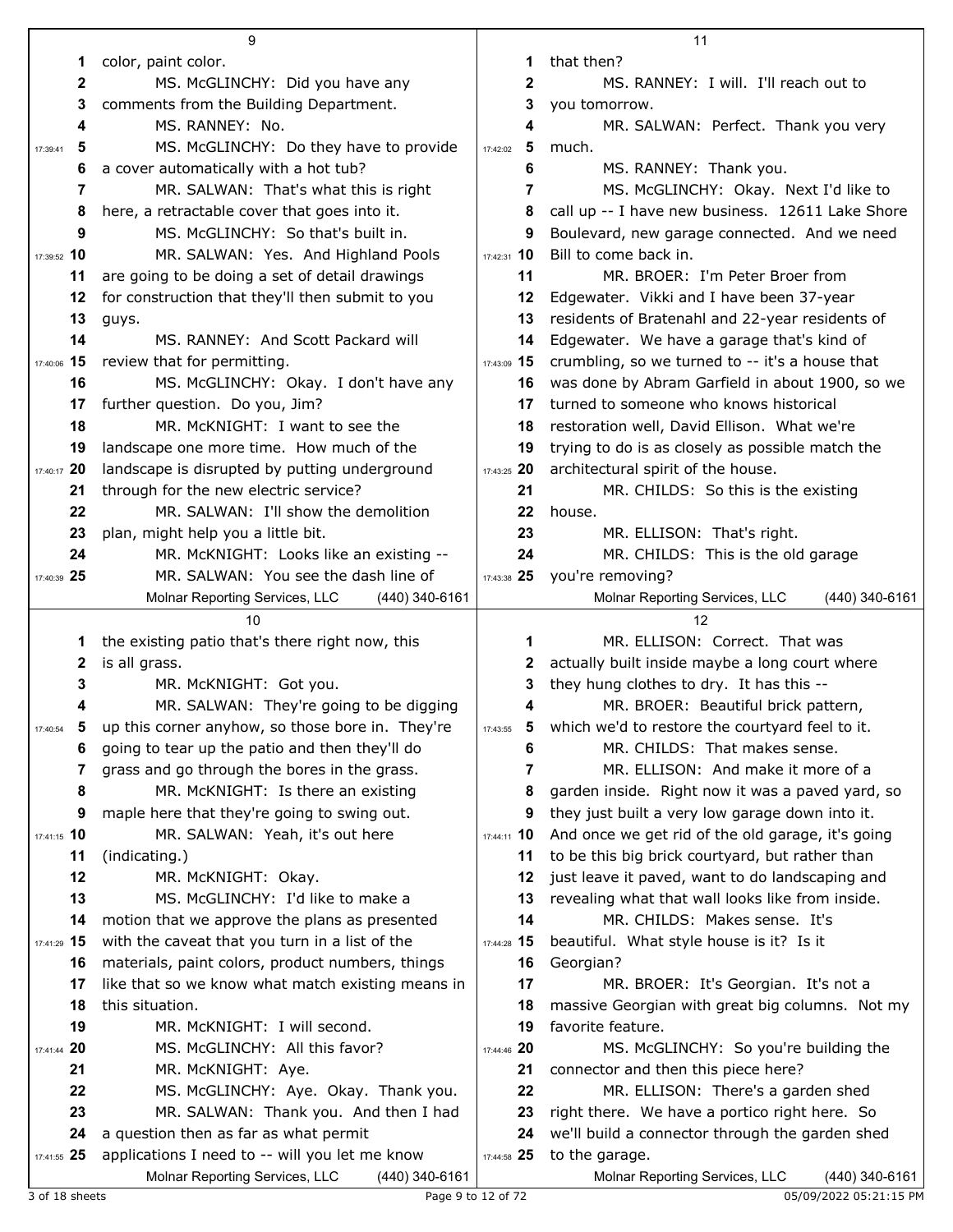|               | 13                                                                                                    |               | 15                                                                                                     |
|---------------|-------------------------------------------------------------------------------------------------------|---------------|--------------------------------------------------------------------------------------------------------|
| 1             | MS. McGLINCHY: I'm trying to match this                                                               | 1             | that we'll use. When the sun is hitting it head                                                        |
| 2             | with what -- so this piece right here, does this                                                      | 2             | on, it turns yellow. So it's really a question                                                         |
| 3             | stay?                                                                                                 | 3             | of what color is that really and we'll be working                                                      |
| 4             | MR. BROER: Correct.                                                                                   | 4             | on that.                                                                                               |
| 5<br>17:45:08 | MR. ELLISON: Well, the footprint is                                                                   | 5<br>17:48:01 | MS. McGLINCHY: I was going to say I've                                                                 |
| 6             | existing. It's actually a little bit lower than                                                       | 6             | had manufacturers just blend where you order both                                                      |
| 7             | what -- it's behind this wall. It's on both                                                           | 7             | and then blend in the field.                                                                           |
| 8             | sides. And one of them in front has been                                                              | 8             | MR. ELLISON: That may be what we have                                                                  |
| 9             | restored at great expense. It's got this low                                                          | 9             | to do to get the right color. The brick on the                                                         |
| 17:45:26 10   | copper roof and brick parapet and all this. The                                                       | 17:48:14 10   | house is dirty. You can see it on the house that                                                       |
| 11            | other one is in a state of decomposition as you                                                       | 11            | there's soot and stuff on this brick that if it                                                        |
| 12            | can imagine. Lintels exploding all that. It                                                           | 12            | was clean, it would look completely different.                                                         |
| 13            | seems we should rebuild it rather than restore                                                        | 13            | And this looks different than that. That's the                                                         |
| 14            | the thing.                                                                                            | 14            | way it is out there on site, the dirt that                                                             |
| 17:45:42 15   | MR. CHILDS: Right. So it all matches                                                                  | 17:48:30 15   | there's a range of colors.                                                                             |
| 16            | and be unified?                                                                                       | 16            | MR. BROER: It gives it character.                                                                      |
| 17            | MR. ELLISON: Here's the old.                                                                          | 17            | MR. CHILDS: Is that a soldier seam?                                                                    |
| 18            | MR. BROER: That's the deteriorated                                                                    | 18            | MR. ELLISON: The roof itself will be                                                                   |
| 19            | garage.                                                                                               | 19            | black EPDM Rubber, because you can't really see                                                        |
| 17:45:49 20   | MR. CHILDS: That's the courtyard?                                                                     | 17:48:47 20   | it and it's just extremely expensive to do it.                                                         |
| 21            | MR. BROER: It needs to come down.                                                                     | 21            | MR. CHILDS: The garage door is metal or                                                                |
| 22            | MR. ELLISON: Mike thought that this                                                                   | 22            | are they wood?                                                                                         |
| 23            | brick is a Pawnee brick that comes in a range of                                                      | 23            | MR. ELLISON: Well, they might be                                                                       |
| 24            | other colors, browns and -- well, brick that is a                                                     | 24            | synthetic materials as well. It will be a custom                                                       |
| 17:46:14 25   | little bit redder than this purple from this                                                          | 17:48:59 25   | garage door maybe made out of synthetic composite                                                      |
|               | Molnar Reporting Services, LLC<br>$(440)$ 340-6161                                                    |               | Molnar Reporting Services, LLC<br>(440) 340-6161                                                       |
|               |                                                                                                       |               |                                                                                                        |
|               | 14                                                                                                    |               | 16                                                                                                     |
| 1             | other company. Both these bricks have a similar                                                       | 1             | material probably.                                                                                     |
| 2             | texture to what the brick is on the house now.                                                        | 2             | MR. CHILDS: You have a window at the                                                                   |
| 3             | It's not quite this orange, so we thought that in                                                     | 3             | opposite end of that access where the wall of                                                          |
| 4             | some experimentation that this Pawnee brick is                                                        | 4             | garage is? It's in your plan?                                                                          |
|               | 5 going to be a closer match, but we need to get                                                      | 5<br>17:49:14 | MR. BROER: Both sides of the garage.                                                                   |
| 6             | these out. This one is wet. We need to get them                                                       | 6             | MR. CHILDS: That one right there.                                                                      |
| 7             | dry. We need to put them in front of the house.                                                       | 7             | MR. ELLISON: There's a window here and                                                                 |
| 8             | We need to grout them together and actually look                                                      | 8             | then three across the back.                                                                            |
| 9             | at both. So we don't have the exact                                                                   | 9             | MR. CHILDS: Got it. Perfect. What                                                                      |
| 17:46:45 10   | specification on the brick yet.                                                                       | 17:49:28 10   | windows are you using, if you don't mind me                                                            |
| 11            | We're not going to be using the                                                                       | 11            | asking?                                                                                                |
| 12            | limestone that is trimming the house now, instead                                                     | 12            | MR. ELLISON: I think the plans are                                                                     |
| 13            | of painted trim similar to the painted trim on                                                        | 13            | talking about black, Pella. At first we were                                                           |
| 14            | the porch that we're connecting to. So we were                                                        | 14            | going to explore the idea of a copper-clad                                                             |
| 17:47:07 15   | looking at that kind of thing. We're talking                                                          | 17:49:39 15   | window, because the back of the house had an                                                           |
| 16            | about something in this sort of range of colors.                                                      | 16            | addition in the 1930s, this beautiful little                                                           |
| 17            | That's probably the most accurate picture of the                                                      | 17            | bronze window. And we thought copper gutter,                                                           |
| 18            | brick. But you can see if you think about those                                                       | 18            | copper-clad and tablature and windows mullions                                                         |
| 19            | bricks, that gets a little bit dark. It's very                                                        | 19            | and that could weather to that green color and be                                                      |
| 17:47:26 20   | close, but came up at the end, it's not really                                                        | 17:49:59 20   | fantastic, right? But, again, it's like this                                                           |
| 21            | this purple, but my printer printed it that                                                           | 21            | thing is already expensive enough without going                                                        |
| 22            | purple. It's not really this brown, but my                                                            | 22            | that length.                                                                                           |
| 23            | printer printed it that brown. It's kind of like                                                      | 23            | So I think some of these renderings show                                                               |
| 24            | this, so we're going to look at it and you can                                                        | 24            | a dark green in here, which would have been the                                                        |
| 17:47:41 25   | see that some were in there in this kind of color<br>Molnar Reporting Services, LLC<br>(440) 340-6161 | 17:50:11 25   | idea of that bronze connector. And otherwise, we<br>Molnar Reporting Services, LLC<br>$(440)$ 340-6161 |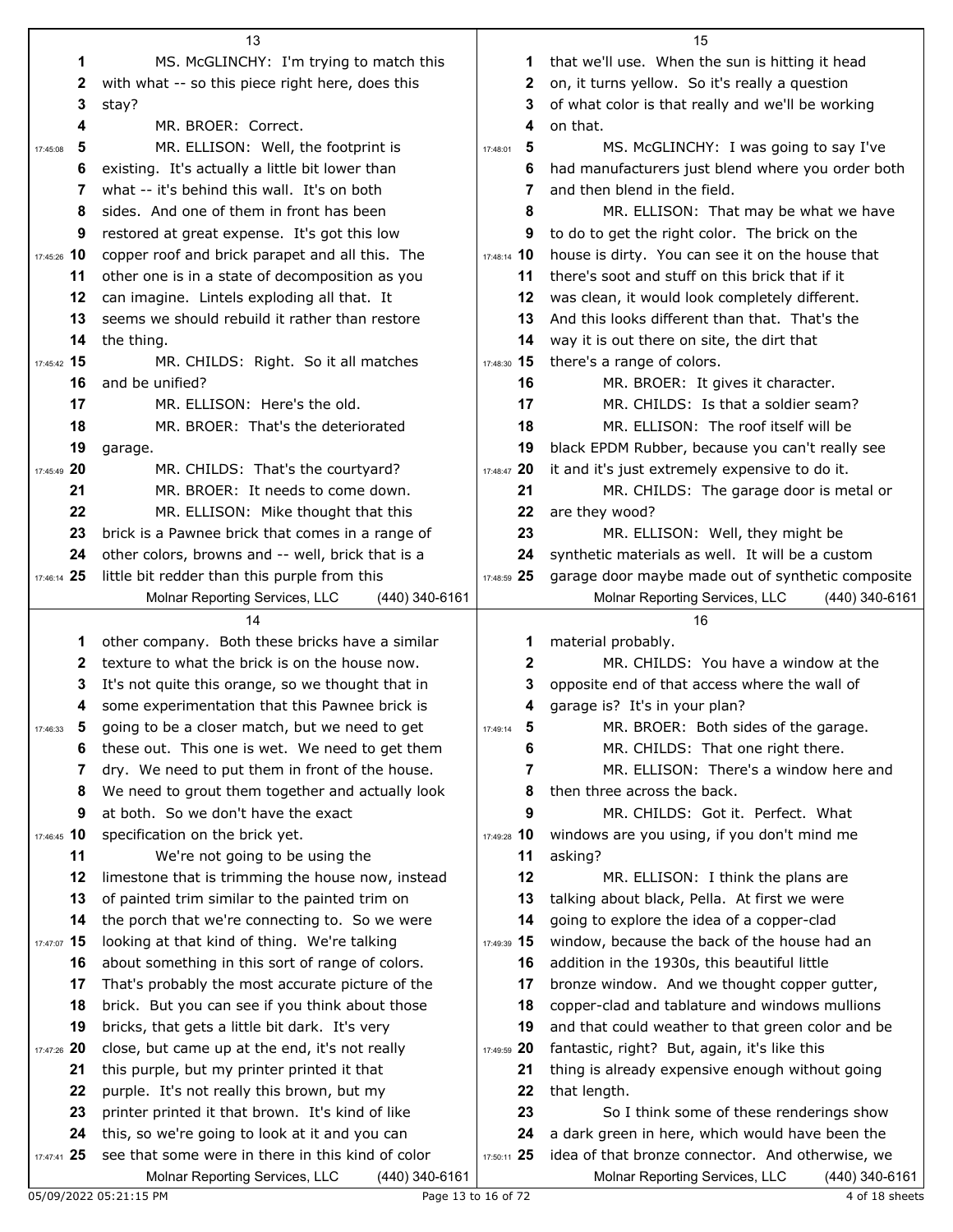|                | 17                                                                                                  |               | 19                                                                                          |
|----------------|-----------------------------------------------------------------------------------------------------|---------------|---------------------------------------------------------------------------------------------|
| 1              | would try to match the cream color that's on the                                                    | 1.            | so it will look exactly like it does now coming                                             |
| 2              | house and use that pre-finished aluminum window                                                     | 2             | in. That's one of them. We'll put that on                                                   |
| 3              | color.                                                                                              | 3             | there.                                                                                      |
| 4              | MR. CHILDS: Is this an OGEE gutter on                                                               | 4             | MR. CHILDS: See there's one missing                                                         |
| 5<br>17:50:25  | the outside?                                                                                        | 5<br>17:52:51 | right there, so he added that one to make this                                              |
| 6              | MR. ELLISON: That gutter is bent to the                                                             | 6             | its own space and it goes back to the old garden                                            |
| 7              | corner shape. And it's very much like the                                                           | 7             | which will look beautiful.                                                                  |
| 8              | gutters on Gwinn, which we did not too long ago.                                                    | 8             | MR. ELLISON: The shed was right here,                                                       |
| 9              | The metal comes down and then it's folded into                                                      | 9             | so that's a replacement, but we're building the                                             |
| 17:50:40 10    | the shape and it sits right on top of the                                                           | 17:53:03 10   | cornice up to the same height as the garage,                                                |
| 11             | mouldings that are -- I'll show you in the                                                          | 11            | which is not the way it is now. It matches this                                             |
| 12             | drawings.                                                                                           | 12            | low building over here, but that will change.                                               |
| 13             | MR. CHILDS: Okay.                                                                                   | 13            | However, the walls coming in on either side will                                            |
| 14             | MR. ELLISON: So it's this bent piece of                                                             | 14            | be matching.                                                                                |
| 17:50:59 15    | sheet metal that comes out and around. Now that                                                     | 17:53:16 15   | MR. CHILDS: Nice job.                                                                       |
| 16             | I'm looking at this, the height of this is the                                                      | 16            | MS. McGLINCHY: What kind of light                                                           |
| 17             | same across here. So this gutter wraps around                                                       | 17            | fixtures are you thinking or what are shown here?                                           |
| 18             | and it forms the shape of the cornice. And                                                          | 18            | MR. ELLISON: I typically recommend a                                                        |
| 19             | that's how this -- I think you can see this one                                                     | 19            | Bevolo handmade copper fixture. Actually they're                                            |
| 17:51:13 20    | is kind of beat up, but that's what's going on                                                      | 17:53:31 20   | made in New Orleans and they make just really                                               |
| 21             | here where the copper roof comes down, it folds                                                     | 21            | beautiful fixtures. Usually the French Quarter                                              |
| 22             | around and it's bent up.                                                                            | 22            | is the one that I like using. I'm sorry I didn't                                            |
| 23             | MR. CHILDS: It goes back up almost like                                                             | 23            | bring them.                                                                                 |
| 24             | a built-in gutter in a sense?                                                                       | 24            | MR. CHILDS: Are you doing lights or are                                                     |
| 17:51:23 25    | MR. ELLISON: It's just not built into                                                               | 17:53:44 25   | you doing flames?                                                                           |
|                | Molnar Reporting Services, LLC<br>(440) 340-6161                                                    |               | Molnar Reporting Services, LLC<br>(440) 340-6161                                            |
|                |                                                                                                     |               |                                                                                             |
|                | 18                                                                                                  |               | 20                                                                                          |
| 1              | anything, it's built onto it. It sits there on                                                      | 1             | MR. ELLISON: We'll probably use                                                             |
| 2              | top of the whole thing.                                                                             | 2             | electric lamps.                                                                             |
| 3              | MR. CHILDS: And then you had to do the                                                              | 3             | MR. CHILDS: There's another one in                                                          |
| 4              | sloping on the stair?                                                                               | 4             | North Carolina.                                                                             |
| -5<br>17:51:35 | MR. ELLISON: Right, the porch is up                                                                 | 17:53:51      | MR. ELLISON: McLean's, they do nice                                                         |
| 6              | high. Right now the steps come down                                                                 | 6             | work, too. Either one of those companies.                                                   |
| 7              | perpendicular to that and go out towards the                                                        |               | Actually, there are a lot of companies that we                                              |
| 8              | driveway, but we'll turn them around and run them                                                   | 8             | can use that are similar in appearance that might                                           |
| 9              | on the inside. There they are right there. But                                                      | 9             | not -- I can't imagine you won't like these                                                 |
| 17:51:50 10    | right now they're coming out towards you.                                                           | 17:54:06 10   | fixtures, but I haven't actually worked through                                             |
| 11             | MR. CHILDS: Are you going to them in                                                                | 11            | that detail with Mr. Broer.                                                                 |
| 12             | sandstone, limestone?                                                                               | 12            | MR. CHILDS: What do you do for lighting                                                     |
| 13             | MR. ELLISON: That will be stone, yeah.                                                              | 13            | the door, just recessed canning under the hood?                                             |
| 14             | This will be the clad material of the windows                                                       | 14            | MR. ELLISON: Probably. There's not a                                                        |
| 17:52:05 15    | system, but this will be a wood door or the                                                         | 17:54:20 15   | lot of room there to do it.                                                                 |
| 16             | composite door. We'll have the same people make                                                     | 16            | MR. CHILDS: Exactly.                                                                        |
| 17             | all of these across the front there.                                                                | 17            | MR. ELLISON: I don't know if that's                                                         |
| 18             | MR. CHILDS: That looks good. Nice job.                                                              | 18            | shown on the plans.                                                                         |
| 19             | That's all the questions I have. You built that                                                     | 19            | MS. McGLINCHY: Would you like final                                                         |
| 17:52:22 20    | pier up and match it so there's some symmetry                                                       | 17:54:29 20   | approval for this one?                                                                      |
| 21             | about that garden area, correct?                                                                    | 21            | MR. ELLISON: We don't have an                                                               |
| 22             | MR. ELLISON: That's right. The gateway                                                              | 22            | electrical plan. We will put a down light there.                                            |
| 23             | into that laundry court or whatever it had been                                                     | 23            | MR. CHILDS: Some place up in a little                                                       |
| 24             | originally had some stone. I mean, stone corbel,                                                    | 24            | hood.                                                                                       |
| 17:52:35 25    | I guess, or console. And we'll put that back on<br>Molnar Reporting Services, LLC<br>(440) 340-6161 | 17:54:38 25   | MR. ELLISON: Because we'll be requiring<br>Molnar Reporting Services, LLC<br>(440) 340-6161 |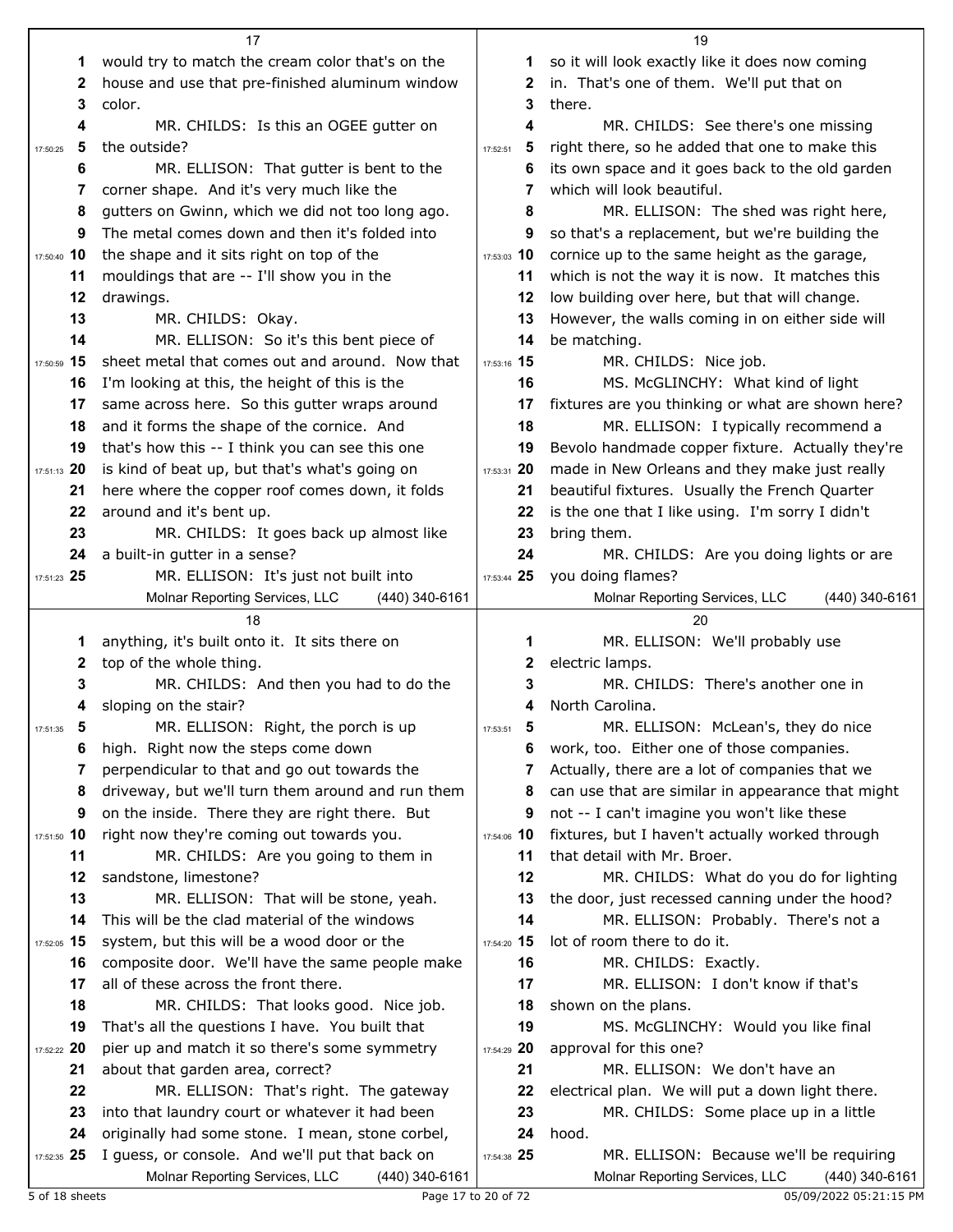|               | 21                                                                                       |               | 23                                                                                                   |
|---------------|------------------------------------------------------------------------------------------|---------------|------------------------------------------------------------------------------------------------------|
| 1             | that for code.                                                                           | 1             | those paint chips.                                                                                   |
| 2             | MR. CHILDS: Yeah.                                                                        | $\mathbf{2}$  | MR. ELLISON: We'll write down what we                                                                |
| 3             | MR. ELLISON: In fact, I had been told                                                    | 3             | eventually decide with Mike Rutter with the                                                          |
| 4             | we need an electrical plan and I neglected to do                                         | 4             | mortar and with the paint color and the window                                                       |
| 5<br>17:54:48 | that at this meeting. We'll need it.                                                     | 5<br>17:56:40 | cladding.                                                                                            |
| 6             | MS. RANNEY: It's for permitting, yeah.                                                   | 6             | MS. McGLINCHY: And blending, you know,                                                               |
| 7             | MS. McGLINCHY: Any other questions or                                                    | 7             | get like whatever smallest order you can get and                                                     |
| 8             | comments?                                                                                | 8             | a small order, maybe they'll give you samples and                                                    |
| 9             | MR. CHILDS: No.                                                                          | 9             | just stack them in the field and see.                                                                |
| 17:54:58 10   | MR. McKNIGHT: No. I can move approval                                                    | 17:56:51 10   | MR. ELLISON: And maybe we take those                                                                 |
|               |                                                                                          |               |                                                                                                      |
| 11            | as presented.                                                                            | 11            | over there and they're not all right and we have                                                     |
| 12            | MR. CHILDS: Second.                                                                      | 12            | to look for something else. We'll report back to                                                     |
| 13            | MS. McGLINCHY: You second. All in                                                        | 13            | you with more specificity.                                                                           |
| 14            | favor?                                                                                   | 14            | MS. McGLINCHY: Match existing, we                                                                    |
| 17:55:06 15   | Ayes: 3.                                                                                 | 17:57:03 15   | realize when it comes to historic work that's a                                                      |
| 16            | MS. McGLINCHY: Thank you. Very nice.                                                     | 16            | challenge.                                                                                           |
| 17            | Very thoughtful. You can leave all this with me                                          | 17            | MR. ELLISON: Fortunately, we're not                                                                  |
| 18            | and I officially submit it. Is that okay?                                                | 18            | right up against the other brick. We do need to                                                      |
| 19            | MR. BROER: Would you like these                                                          | 19            | match the neighboring wall that we're tying into,                                                    |
| 17:55:20 20   | pictures as well? You can have them.                                                     | 17:57:14 20   | but we're not right against the house. So the                                                        |
| 21            | MS. McGLINCHY: This is what I have. I                                                    | 21            | match, like the picture showed, there's a variety                                                    |
| 22            | have this.                                                                               | 22            | of looks that this brick has.                                                                        |
| 23            | MR. BROER: You have the pictures. All                                                    | 23            | MR. BROER: Vikki is going to be looking                                                              |
| 24            | right.                                                                                   | 24            | very closely.                                                                                        |
| 17:55:28 25   | MR. ELLISON: But you don't have these                                                    | 17:57:26 25   | MR. ELLISON: I'm sure. I've leave this                                                               |
|               | Molnar Reporting Services, LLC<br>$(440)$ 340-6161                                       |               | Molnar Reporting Services, LLC<br>(440) 340-6161                                                     |
|               |                                                                                          |               |                                                                                                      |
|               | 22                                                                                       |               | 24                                                                                                   |
| 1             | brick pictures.                                                                          | 1             | with you.                                                                                            |
| 2             | MS. McGLINCHY: We need whatever is not                                                   | 2             | MS. RANNEY: Thank you.                                                                               |
| 3             | in this package.                                                                         | 3             | MS. McGLINCHY: And you're going to                                                                   |
| 4             | MR. ELLISON: So these pictures, you                                                      | 4             | match the mortar, too.                                                                               |
| 17:55:39<br>Ð | should have that.                                                                        | 5<br>17:57:34 | MR. ELLISON: That's right. It will be                                                                |
| 6             | MR. BROER: This is yours. This is                                                        | 6             | white cement is natural sand. Mike told me that                                                      |
| 7             | mine.                                                                                    | 7             | I should specify ASTM C 144 sand and the concrete                                                    |
| 8             | MS. McGLINCHY: And then do you want the                                                  | 8             | sand has even bigger aggregate in it. That's                                                         |
| 9             | larger plans?                                                                            | 9             | what we want. So it's going to be something with                                                     |
| 17:55:56 10   | MR. ELLISON: I have six sets.                                                            | 17:57:54 10   | slightly larger sand and it will be washed down                                                      |
| 11            | MS. RANNEY: I'll take a set. Just one.                                                   | 11            |                                                                                                      |
|               |                                                                                          | 12            | so you see it. It has rake drawings. So we'll                                                        |
| 12            | Thank you.                                                                               | 13            | see if we can get something that looks as good.                                                      |
| 13            | MS. McGLINCHY: So we need to keep                                                        |               | And fortunately, like I said, we're not right up                                                     |
| 14            | these?                                                                                   | 14            | against the house.                                                                                   |
| 17:56:04 15   | MR. ELLISON: Tell me, truth be told, do                                                  | 17:58:15 15   | MR. CHILDS: Thank you so much.                                                                       |
| 16            | you really need these?                                                                   | 16            | MS. McGLINCHY: Thank you.                                                                            |
| 17            | MS. McGLINCHY: How do you word the --                                                    | 17            | Our next order of business is 12522 Lake                                                             |
| 18            | do you word anything on here like match?                                                 | 18            | Shore Boulevard, a storage shed and deer fencing.                                                    |
| 19            | MR. ELLISON: It's match existing.                                                        | 19            | MR. GIBLOCK: Hello. I'm Jack Giblock.                                                                |
| 17:56:15 20   | MS. McGLINCHY: For the limestone, yeah.                                                  | 17:58:42 20   | Are you familiar with Larry, my dad? He was on                                                       |
| 21            | MR. ELLISON: It's unclear which color                                                    | 21            | the Shade Tree Commission for quite a while.                                                         |
| 22            | we're going to use. We might like have these to                                          | 22            | He's been working with Lucy quite for 30 years on                                                    |
| 23            | compare kind of work with, AND maybe it's not                                            | 23            | and off.                                                                                             |
| 24            | even one of these colors.                                                                | 24            | MS. RANNEY: Jack, can I pause for a                                                                  |
| 17:56:27 25   | MS. McGLINCHY: We don't have to have<br>Molnar Reporting Services, LLC<br>(440) 340-6161 | 17:58:56 25   | second? I do have a little preamble on this one.<br>Molnar Reporting Services, LLC<br>(440) 340-6161 |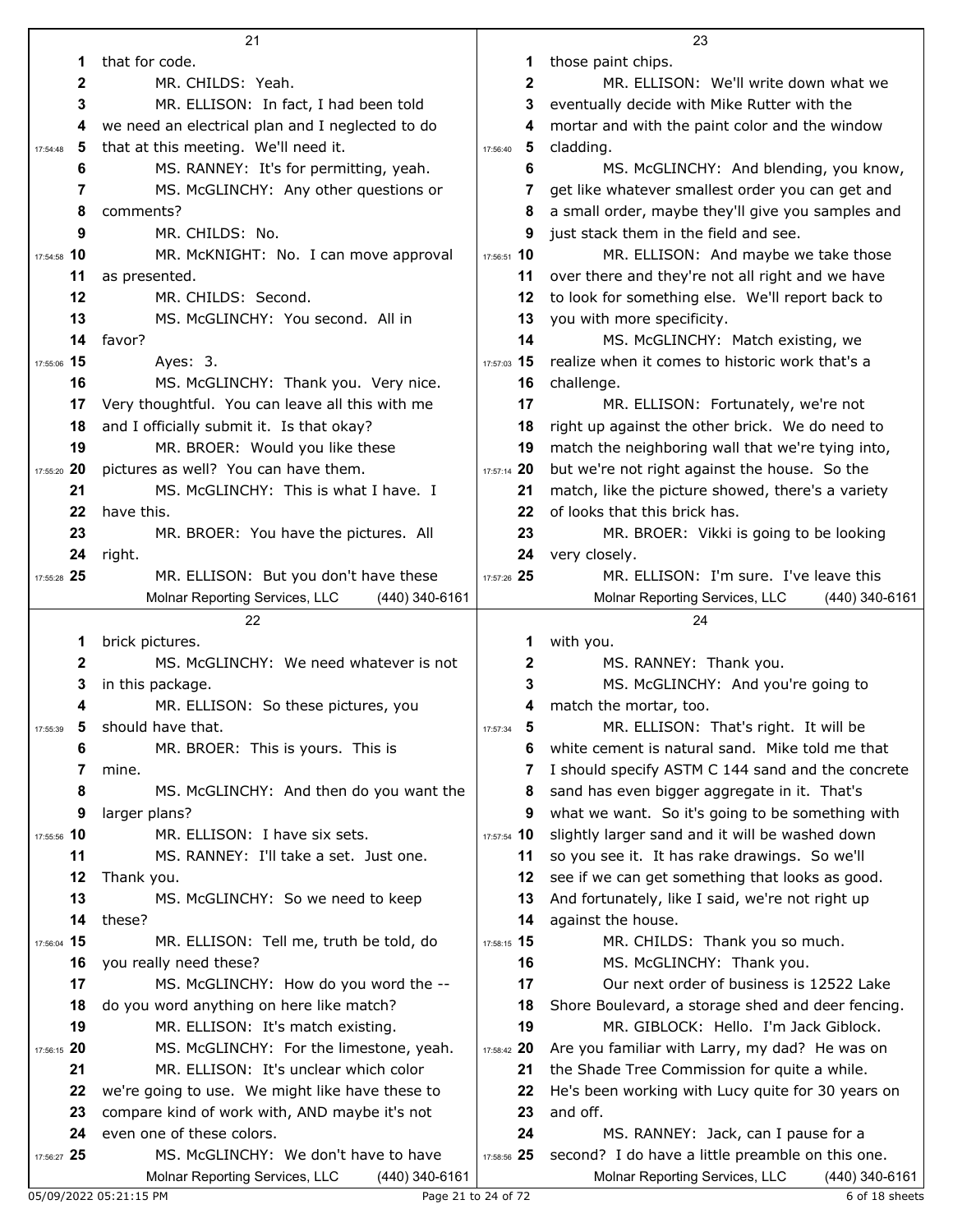|                   | 25                                                                                                  |                                     | 27                                                     |
|-------------------|-----------------------------------------------------------------------------------------------------|-------------------------------------|--------------------------------------------------------|
| 1                 | There's two parts, the fence and the shed. A                                                        | 1                                   | here and he's in support of all of our projects.       |
| 2                 | fence requires a 10-day neighbor notification, so                                                   | 2                                   | If you have a chance, we've done so much so far.       |
| 3                 | any approval would be contingent with that. And                                                     | 3                                   | MR. CHILDS: So do you see this from the                |
| 4                 | also, there is a letter of support. If you want                                                     | 4                                   | road?                                                  |
| 5<br>17:59:13     | it for the record, I have that for you that was                                                     | 5<br>18:01:48                       | MR. GIBLOCK: Absolutely not. So the                    |
| 6                 | emailed to me. Go ahead.                                                                            | 6                                   | massive garage blocks it straight there and then       |
| 7                 | MR. GIBLOCK: Let's start with the easy                                                              | 7                                   | this whole -- this is a strain way back, but like      |
| 8                 | one, the storage shed. Are you familiar with                                                        | 8                                   | I said, it's 400 yards. I'm proposing to build         |
| 9                 | what we do at Lucy's property? It's 40-acre                                                         | 9                                   | it from scratch.                                       |
| 17:59:31 10       | property. 26 acres is under a conservation                                                          | 18:02:12 10                         | MR. CHILDS: So it's just a model?                      |
| 11                | easement with the land conservancy. We're                                                           | 11                                  | MR. GIBLOCK: I'm proposing to build it                 |
| 12                | working on native restoration. On Nine Mile,                                                        | 12                                  | from scratch.                                          |
| 13                | we're doing a massive construction -- a massive                                                     | 13                                  | MR. CHILDS: This is an example. You                    |
| 14                | project for erosion control. So we're trying to                                                     | 14                                  | photo shopped it.                                      |
| 17:59:44 15       | build it back to what it was before we came in                                                      | 18:02:20 15                         | MR. GIBLOCK: Yeah, I photo shopped it.                 |
| 16                | with machines and started destroying everything.                                                    | 16                                  | The actual structural plans are here. So I'm not       |
| 17                | We need space. We need places to put                                                                | 17                                  | an architect, but that's the best I can do. So         |
| 18                | things. So we are looking to build a storage                                                        | 18                                  | the front will have the three posts. These will        |
| 19                | shed. It's going to be 24-foot long and only a                                                      | 19                                  | be six by sixes to hold up the weight of snow and      |
| 18:00:02 20       | little under seven feet deep. Good, you guys                                                        | 18:02:35 20                         | things like that. And the back will be just four       |
| 21                | have the pictures. Thank goodness. It's just                                                        | 21                                  | by fours that's support. It's basically a              |
| 22                | for random things, metal, wood, places to put                                                       | 22                                  | glorified wood shed.                                   |
| 23                | things. We're going to -- as you can see on the                                                     | 23                                  | We are going to match the current shed                 |
| 24                | map, which is here, it's about 1200 feet away                                                       | 24                                  | that's in our vegetable garden, which is right         |
| 18:00:25 25       | from Lake Shore. It's way in the back. It's                                                         | 18:02:52 25                         | here. And we're going to match the same color          |
|                   | Molnar Reporting Services, LLC<br>(440) 340-6161<br>26                                              |                                     | Molnar Reporting Services, LLC<br>(440) 340-6161<br>28 |
| 1                 | behind what we call our orchard, which is at the                                                    | 1                                   | and the approximate same roof, just a simple           |
| 2                 | end of that green strip.                                                                            | 2                                   | roof.                                                  |
| 3                 | MR. CHILDS: Sorry to interrupt you. To                                                              | З                                   | MR. CHILDS: Is this the same here                      |
| 4                 | get me oriented, where is Lake Shore Boulevard?                                                     | 4                                   | size-wise?                                             |
| 5<br>18:00:38     | MR. GIBLOCK: This helps. So Lake Shore                                                              | $\overline{\mathbf{5}}$<br>18:03:04 | MR. GIBLOCK: It's going to be -- well,                 |
| 6                 | is coming here and north/south (indicating.)                                                        | 6                                   | this is not open.                                      |
| 7                 | MR. CHILDS: Is this different?                                                                      | 7                                   | MR. CHILDS: What about the header                      |
| 8                 | MR. GIBLOCK: No, this is the same.                                                                  | 8                                   | between that supports the two beams, just so           |
| 9                 | MR. CHILDS: So we're missing the Lake                                                               | 9                                   | you've got this, to make sure the load is going        |
| 18:00:52 10       | Shore Boulevard.                                                                                    | 18:03:16 10                         | to be adequately held.                                 |
| 11                | MR. GIBLOCK: Yeah, on this picture.                                                                 | 11                                  | MR. GIBLOCK: Yeah, that's the best one.                |
| 12                | MR. CHILDS: So where is that shed,                                                                  | 12                                  | As I said, I'm definitely not professional at          |
| 13                | where that black arrow is?                                                                          | 13                                  | this, but I've learned my way through on               |
| 14                | MR. GIBLOCK: This black arrow is about                                                              | 14                                  | structure building.                                    |
| 18:00:58 15       | 1200 feet away.                                                                                     | 18:03:29 15                         | MR. CHILDS: So the sides are open,                     |
| 16                | MR. CHILDS: This is a private drive,                                                                | 16                                  | correct?                                               |
| 17                | right?                                                                                              | 17                                  | MR. GIBLOCK: The sides will be closed.                 |
| 18<br>19          | MR. GIBLOCK: Yeah. We call it the                                                                   | 18<br>19                            | I'm making it look --<br>MR. CHILDS: Just like that.   |
|                   | lane, but this is the old -- this used to connect<br>over to Oakshore and come back around when Mr. | 18:03:36 20                         | MR. GIBLOCK: It's going to look just                   |
| 18:01:06 20<br>21 | Mather put everything together. But we're                                                           | 21                                  | like that. The slats that I have there, it may         |
| 22                | looking to -- Oakshore is way over here and                                                         | 22                                  | not be slats. I think it will probably be more         |
| 23                | there's quite a bit of woods through it, but we                                                     | 23                                  | of a solid, solid horizontal slat, but no, you         |
| 24                | do want to line the edge with the Arborvitae to                                                     | 24                                  | won't be able to see through it.                       |
| 18:01:22 25       | create a green buffer. Tom Hennessy lives right                                                     | 18:03:51 25                         | MR. CHILDS: There's no foundation. It                  |
|                   | Molnar Reporting Services, LLC<br>(440) 340-6161                                                    |                                     | Molnar Reporting Services, LLC<br>(440) 340-6161       |
| 7 of 18 sheets    |                                                                                                     | Page 25 to 28 of 72                 | 05/09/2022 05:21:15 PM                                 |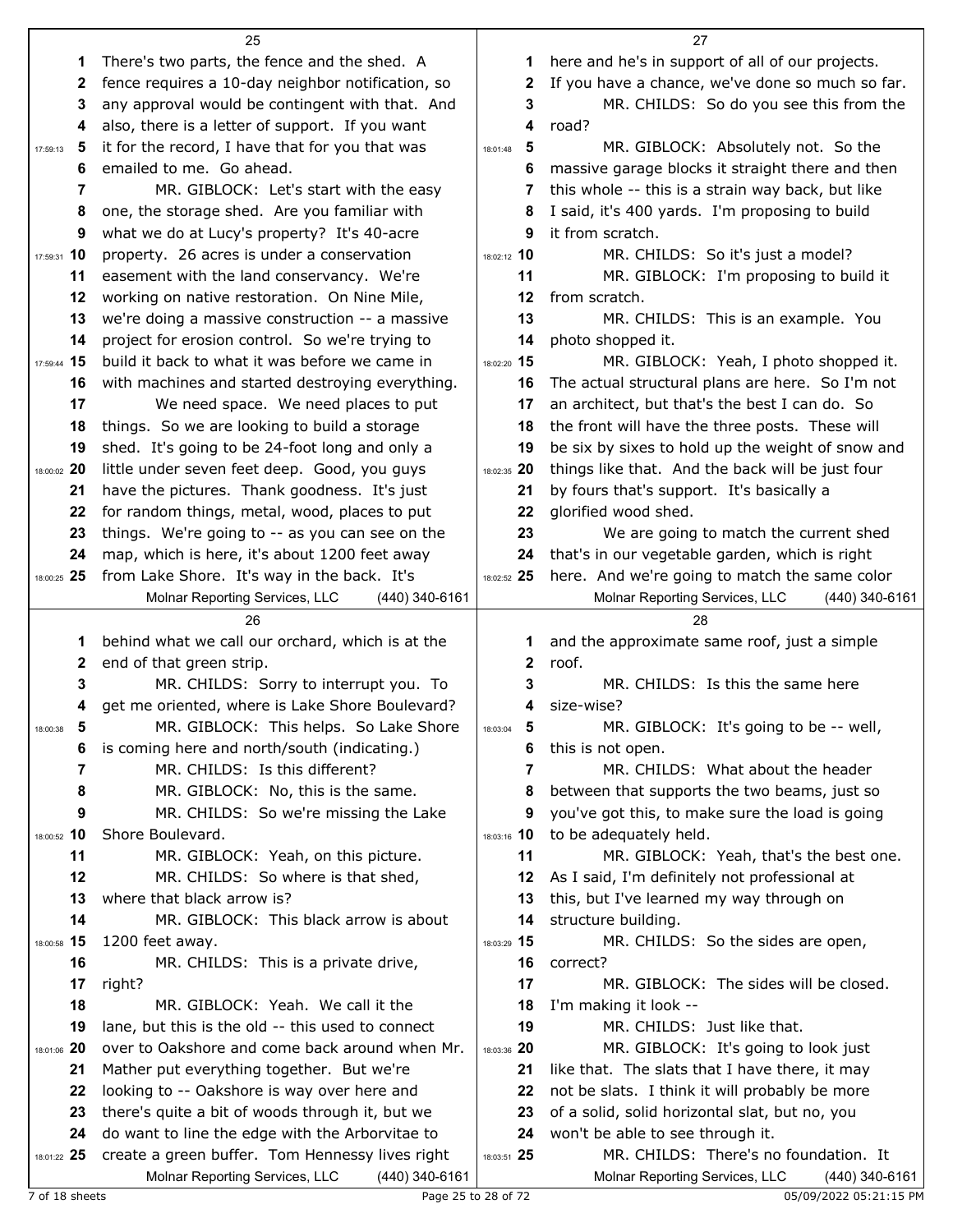|                                | 29                                                     |                     | 31                                                                 |
|--------------------------------|--------------------------------------------------------|---------------------|--------------------------------------------------------------------|
| 1                              | will sit right on the ground, gravel?                  | 1                   | MR. GIBLOCK: Yes.                                                  |
| $\mathbf{2}$                   | MR. GIBLOCK: I'm going to put simple                   | $\mathbf{2}$        | MS. McGLINCHY: Any reason why you're                               |
| 3                              | like cement footers, just, you know, for               | 3                   | not putting doors on it?                                           |
| 4                              | strength. Then just on all of the four by fours        | 4                   | MR. GIBLOCK: They would get in the way.                            |
| 5<br>18:04:06                  | that will go for the floor.                            | 5<br>18:06:09       | It's extra construction. We're not storing                         |
| 6                              | MR. CHILDS: But no doors on the front?                 | 6                   | anything that has to be watertight or in there.                    |
| 7                              | MR. GIBLOCK: No, it will be totally                    | 7                   | We're just getting a place for some of the stuff                   |
| 8                              | open, but it will be oriented towards the south,       | 8                   | that we have that needs a spot. It needs a home.                   |
| 9                              | so you won't be -- you wouldn't be able to see         | 9                   | MS. McGLINCHY: You want to keep it from                            |
| 18:04:21 10                    | into it even if you tried.                             | 18:06:27 10         | getting rained on or snow?                                         |
| 11                             | MR. CHILDS: I just had a question as                   | 11                  | MR. GIBLOCK: Like pieces of rebar,                                 |
| 12                             | far as Building Department is going to look            | 12                  | we're going to put some shelving in there so we                    |
| 13                             | through all the beams, columns, I'm assuming           | 13                  | can have vertical storage inside. I apologize,                     |
| footer-wise?<br>14             |                                                        | 14                  | too, if I'm a little -- this is 14 days of                         |
| 18:04:32 15                    | MS, RANNEY: Yes.                                       | 18:06:56 15         | 24-hour care for my dad. He had a stroke. So I                     |
| 16                             | MR. CHILDS: Are you painting it or is                  | 16                  | am exhausted. And if I stumble, that's why.                        |
| 17                             | it going to be natural wood?                           | 17                  | MR. CHILDS: Got you.                                               |
| 18                             | MR. GIBLOCK: It's going to be the same                 | 18                  | MR. McKNIGHT: Can you explain the                                  |
| 19                             | color as the vegetable garden shed. It's brown.        | 19                  | fencing?                                                           |
| 18:04:44 20                    | It's called light baronial brown or something. I       | 18:07:16 20         | MR. GIBLOCK: Absolutely.                                           |
| 21                             | can get you all that information. We're going to       | 21                  | MR. McKNIGHT: Do we have any other                                 |
| 22                             | match the paint on there and the roof will be as       | 22                  | questions about the shed?                                          |
| 23                             | closely matched as we can.                             | 23                  | MS. McGLINCHY: I think I'm okay with                               |
| 24                             | MR. CHILDS: No electric required?                      | 24                  | questions.                                                         |
| 18:04:58 25                    | MR. GIBLOCK: No, absolutely not.                       | 18:07:25 25         | MR. CHILDS: Me, too.                                               |
|                                | Molnar Reporting Services, LLC<br>(440) 340-6161<br>30 |                     | Molnar Reporting Services, LLC<br>(440) 340-6161<br>32             |
| 1                              | MS. McGLINCHY: Would you consider                      | 1                   | MS. McGLINCHY: Do we have a motion?                                |
| 2                              | vertical siding to match your shed instead of          | 2                   | MR. McKNIGHT: On the shed? I'll move                               |
| 3                              | running the horizontal?                                | 3                   | approval.                                                          |
|                                | MR. GIBLOCK: I can do that. They are                   | 4                   | MS. McGLINCHY: Second.                                             |
| 18:05:08                       | about 200 yards away from each other.                  | 18:07:39            | MR. McKNIGHT: We can do the vertical                               |
| 6                              | MS. McGLINCHY: I'm just thinking for                   | 6                   | side.                                                              |
| 7                              | view, you can see -- I guess that's not where          | 7                   | MS. McGLINCHY: Match the size and                                  |
| 8                              | it's going to go, right?                               | 8                   | orientation of the siding that you have on your                    |
| 9                              | MR. GIBLOCK: That's exactly where it's                 | 9                   | current shed and match the colors and roofing                      |
| 18:05:21 10<br>going to go be. |                                                        | 18:07:49 10         | materials.                                                         |
| 11                             | MS. McGLINCHY: There are houses back                   | 11                  | MR. CHILDS: Agree.                                                 |
| 12                             | there, but I thought it might help tie it              | 12                  | MR. GIBLOCK: Okay.                                                 |
| 13                             | together. You have the same roof, formation, you       | 13                  | MS. McGLINCHY: All in favor?                                       |
| 14                             | know, I don't know if you need it to breathe a         | 14                  | Ayes: 3.                                                           |
| little bit.<br>18:05:31 15     |                                                        | 18:07:55 15         | MR. CHILDS: Good.                                                  |
| 16                             | MR. GIBLOCK: No.                                       | 16                  | MR. GIBLOCK: Now, the fencing, deer are                            |
| 17                             | MS. McGLINCHY: I think that that would                 | 17                  | our enemy. They have two things they do. They                      |
| 18                             | help tie the two structures together even though       | 18                  | eat and they reproduce. They love to eat the                       |
| 19<br>they are far apart.      |                                                        | 19                  | plants we're putting into that frontage. As Lucy                   |
| 18:05:40 20                    | MR. GIBLOCK: Yeah, that's fine. Yeah,                  | 20<br>18:08:11      | put down, we're looking over the next five years                   |
| 21                             | I'm not -- I'll figure out the best way to do          | 21                  | is to really add a lot of high-value wildlife                      |
| 22                             | something, not always the prettiest way to do          | 22                  | plants. We need things like your native                            |
| 23                             | something, that's the math in me.                      | 23                  | dogwoods, your witch hazels, things that would be                  |
| 24                             | MS. McGLINCHY: I would match the slat                  | 24                  | here and should be here, because we want to see                    |
| 18:05:54 25<br>width, also.    |                                                        | 18:08:26 25         | -- we want to see the original flora and fauna                     |
| 05/09/2022 05:21:15 PM         | (440) 340-6161<br>Molnar Reporting Services, LLC       | Page 29 to 32 of 72 | Molnar Reporting Services, LLC<br>(440) 340-6161<br>8 of 18 sheets |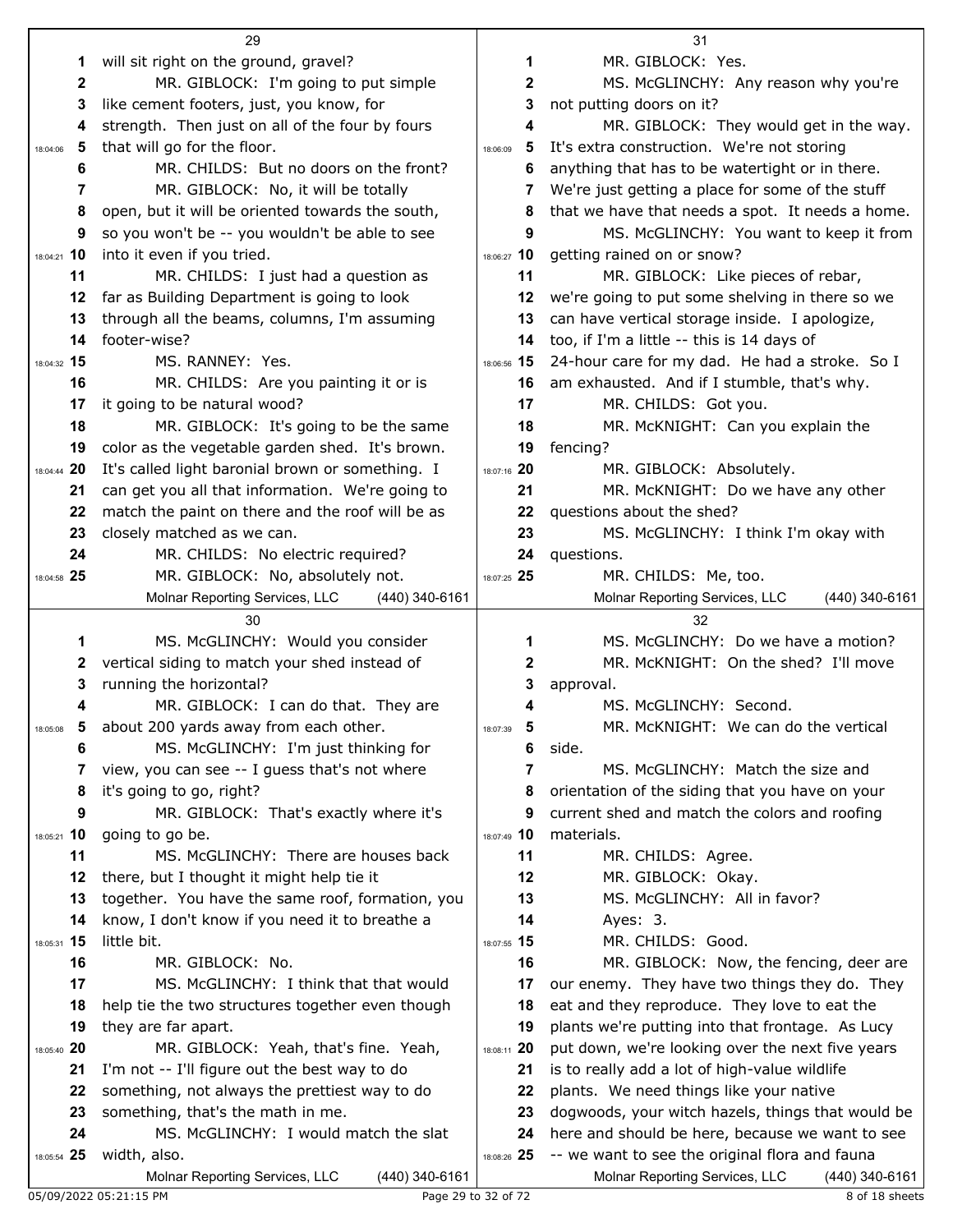|                   | 33                                                    |                   | 35                                                                                                |
|-------------------|-------------------------------------------------------|-------------------|---------------------------------------------------------------------------------------------------|
| 1                 | come back that should be there. You need to do        | 1                 | MS. McGLINCHY: But you want to add one                                                            |
| 2                 | that cohesively. And deer are just the enemy of       | $\mathbf{2}$      | behind that.                                                                                      |
| 3                 | all of that. They eat everything. And we have         | 3                 | MR. GIBLOCK: Yes. It needs to be at                                                               |
| 4                 | done very well in the back acreage. With the          | 4                 | least eight feet tall. We want to use what's                                                      |
| 5<br>18:08:44     | deer fencing that we have there, we've been able      | - 5<br>18:10:43   | called a welded wire fixed knot fence. It's a                                                     |
| 6                 | to make strides. We've been able to get things        | 6                 | light, light -- it's easy to see through, which                                                   |
| 7                 | back in there. We're getting shrubs. We're            | 7                 | is nice.                                                                                          |
| 8                 | getting spice bush. And it's all coming back up.      | 8                 | MS. McGLINCHY: Is that what this is?                                                              |
| 9                 | The seed bank is showing what it can be without       | 9                 | MR. GIBLOCK: That is exactly what that                                                            |
| 18:09:02 10       | deer grazing every single day.                        | 18:10:58 10       | is.                                                                                               |
| 11                | So we are looking to do the same in the               | 11                | MR. CHILDS: What's this fabric?                                                                   |
| 12                | frontage. We want to make this not just -- we         | 12                | MR. GIBLOCK: That's nothing.                                                                      |
| 13                | want to make it not just beautiful in the back,       | 13                | MS. RANNEY: She put her coat on the                                                               |
| 14                | but beautiful in the front as well.                   | 14                | fence so the product would show up.                                                               |
| 18:09:17 15       | MR. McKNIGHT: When you refer to that,                 | 18:11:07 15       | MR. GIBLOCK: It starts closer at the                                                              |
| 16                | you need to provide us some context of the entire     | 16                | bottom and it gets wider as you go up to the top                                                  |
| 17                | property, where the existing fence is.                | 17                | of the eight feet, but it's structurally sound to                                                 |
| 18                | MR. GIBLOCK: Right.                                   | 18                | hold against deer. They can see it well enough,                                                   |
| 19                | MR. McKNIGHT: This is, I have to say,                 | 19                | but people can see through it. The black fence                                                    |
| 18:09:28 20       | very confusing.                                       | 18:11:23 20       | usually associated with deer protection, it's                                                     |
| 21                | MR. GIBLOCK: It is? Okay. That's                      | 21                | ugly, it's gaudy, you can see it at every point.                                                  |
| 22                | fine.                                                 | 22                | We put this stuff in behind our cornfield and we                                                  |
| 23                | MR. McKNIGHT: To just see pieces and                  | 23                | were able to see, you can just see right through                                                  |
| 24                | parts of a site plan and not have the whole           | 24                | it.                                                                                               |
| 18:09:37 25       | context.                                              | 18:11:34 25       | MS. McGLINCHY: So this, is that what's                                                            |
|                   | (440) 340-6161<br>Molnar Reporting Services, LLC      |                   | Molnar Reporting Services, LLC<br>(440) 340-6161                                                  |
|                   |                                                       |                   |                                                                                                   |
|                   | 34                                                    |                   | 36                                                                                                |
| 1                 | MS. McGLINCHY: I'm trying to understand               | 1                 | here now?                                                                                         |
| 2                 | it says this is the existing (indicating)?            | $\mathbf 2$       | MR. GIBLOCK: That is what is all the                                                              |
| 3                 | MR. GIBLOCK: Yes. So we have an                       | 3                 | way across here (indicating.)                                                                     |
| 4                 | existing fence. And the best thing I have is          | 4                 | MS. McGLINCHY: Oh, it runs here.                                                                  |
| 18:09:47          | going to be this right here.                          | 18:11:43          | MR. GIBLOCK: Yeah. It's about -- what                                                             |
| 6                 | MR. McKNIGHT: I don't want to touch                   | 6                 | do we have? About 260 feet off.                                                                   |
| 7                 | your phone.                                           | 7                 | MS. McGLINCHY: You're going to keep                                                               |
| 8                 | MR. GIBLOCK: No, that's fine. I'm                     | 8                 | that?                                                                                             |
| 9                 | wearing this because my dad had a stroke and I        | 9                 | MR. GIBLOCK: We can take that out if we                                                           |
| 18:09:57 10       | have to be in there every single day, so I'm          | 18:11:54 10       | enclose the frontage.                                                                             |
| 11                | protecting everybody or protecting him from the       | 11                | MR. CHILDS: So does the gray and the                                                              |
| 12                | world. So I only have -- I have a site plan. If       | 12                | red mean the same thing, because you're pointing                                                  |
| 13                | you need me to bring more stuff, I absolutely         | 13                | to both.                                                                                          |
| 14                | can.                                                  | 14                | MR. GIBLOCK: Those are two separate                                                               |
| 18:10:15 15<br>16 | MS. McGLINCHY: There were some images                 | 18:12:04 15<br>16 | ideas. So we have -- over here where Mather Lane                                                  |
| 17                | in here. Is this the fence line now?                  | 17                | is, 12522 is over here and Mather Lane is on the                                                  |
| 18                | MR. GIBLOCK: No. So this is your fence                | 18                | other side of the property, so this is one                                                        |
| 19                | that's there in front, so we need to bolster<br>that. | 19                | option. We want to enclose the Mather -- we call<br>this Mather meadow. It's basically a wetland. |
| 18:10:29 20       | MR. CHILDS: This house is this house?                 | 18:12:20 20       | It's very wet all summer, so we can put different                                                 |
| 21                | MR. GIBLOCK: Yes.                                     | 21                | things in there that we normally would be able to                                                 |
| 22                | MR. CHILDS: This fence is over to the                 | 22                | put in.                                                                                           |
| 23                | right?                                                | 23                | MR. CHILDS: Will this fence stay?                                                                 |
| 24                | MS. McGLINCHY: Iron fence.                            | 24                | MR. GIBLOCK: We can remove that.                                                                  |
| 18:10:35 25       | MR. CHILDS: So it's this right here.                  | 18:12:33 25       | Wherever we cover the front, you can remove the                                                   |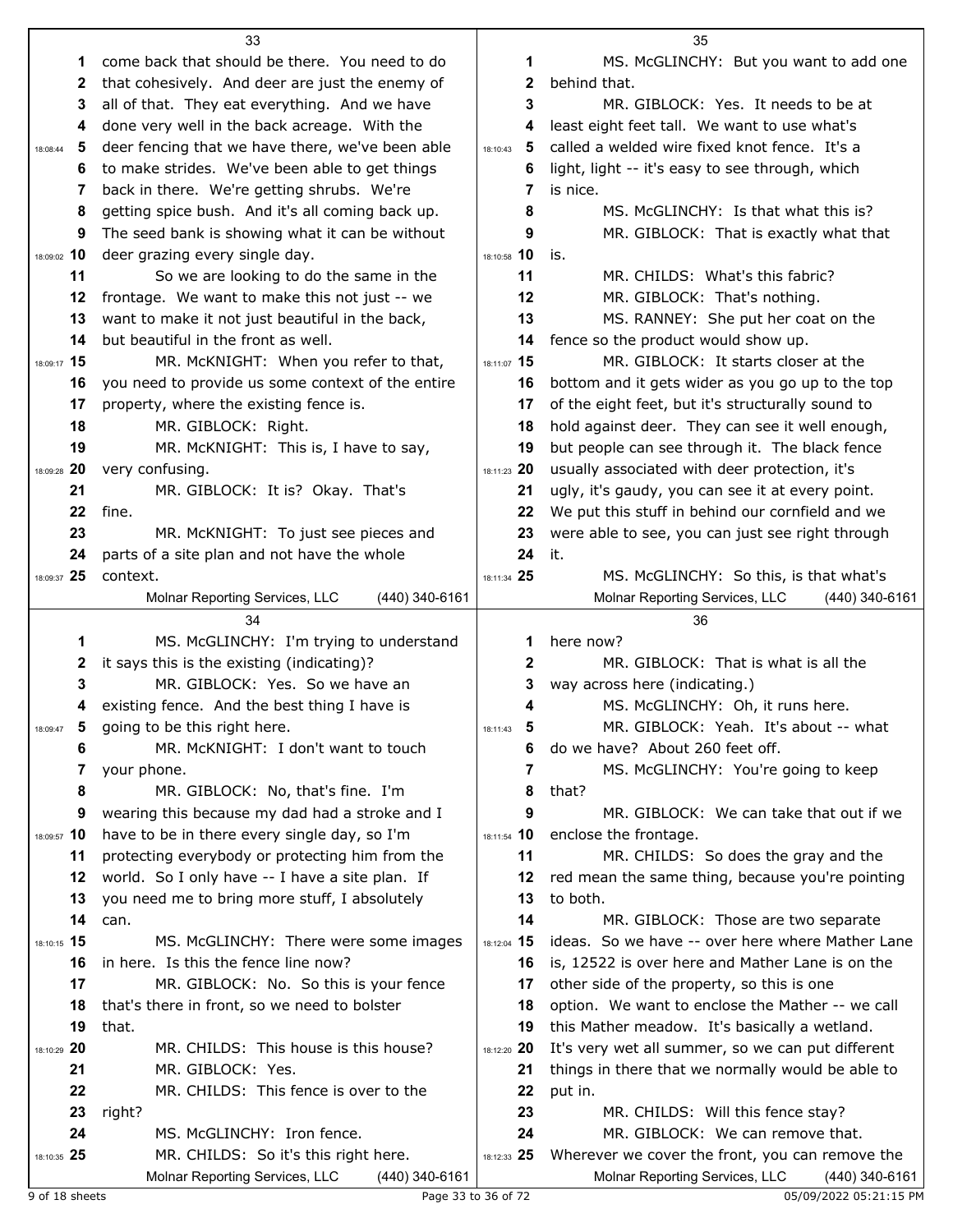|               | 37                                                                                                 |                 | 39                                                                                    |
|---------------|----------------------------------------------------------------------------------------------------|-----------------|---------------------------------------------------------------------------------------|
| 1             | back.                                                                                              | 1               | it's got a thinness to it that they can't really                                      |
| $\mathbf 2$   | MR. CHILDS: Okay.                                                                                  | 2               | get an idea of how tall it is into jump it. I've                                      |
| 3             | MR. GIBLOCK: But I mean, as many times                                                             | 3               | never seen them try to -- the only times I've                                         |
| 4             | as you guys have gone down Lake Shore, have you                                                    | 4               | ever seen them try to jump this, they've crashed                                      |
| 5<br>18:12:43 | ever noticed our fence way back there?                                                             | - 5<br>18:14:52 | into it and fallen off of it, so they have                                            |
| 6             | MR. McKNIGHT: I don't know.                                                                        | 6               | trouble.                                                                              |
| 7             | MS. McGLINCHY: Is this your access                                                                 | 7               | MR. CHILDS: I have a question. Is this                                                |
| 8             | point or is that a neighbor?                                                                       | 8               | fence, does this fence go from the house out to                                       |
| 9             | MR. GIBLOCK: Mather Lane is where I                                                                | 9               | the wrought iron?                                                                     |
| 18:12:53 10   | live. I live right here in 100s and 102 is there                                                   | 18:15:03 10     | MR. GIBLOCK: Yes.                                                                     |
| 11            | and 98 is there.                                                                                   | 11              | MR. CHILDS: So you're going see it                                                    |
| 12            | MS. RANNEY: I tried this to orient                                                                 | 12              | coming down the road pretty good, same with this                                      |
| 13            | them.                                                                                              | 13              | one.                                                                                  |
| 14            | MR. GIBLOCK: Beautiful. I wish I would                                                             | 14              | MR. GIBLOCK: That one, on that side of                                                |
| 18:13:10 15   | have brought more. Here's Mather right there,                                                      | 18:15:11 15     | the property, on the east side of the property                                        |
| 16            | Mather Lane and then there's the house that we're                                                  | 16              | there is a lot of trees, foliage. My dad has                                          |
| 17            | looking at right here (indicating.) And inside                                                     | 17              | done a lot in his front yard so that one will be                                      |
| 18            | the Mather Lane area is option two where we use                                                    | 18              | more hidden and we can tear that down as we get                                       |
| 19            | less fence. We don't go all the way across to --                                                   | 19              | closer to the road.                                                                   |
| 18:13:26 20   | that's my dad's house, that's where he lives.                                                      | 18:15:32 20     | MR. McKNIGHT: I'm not very familiar                                                   |
| 21            | And then option one is enclosing the whole thing.                                                  | 21              | with this. I'm honestly not comfortable.                                              |
| 22            | MS. McGLINCHY: And what product is                                                                 | 22              | MS. McGLINCHY: I'm thinking we need                                                   |
| 23            | this? This is different than this?                                                                 | 23              | more information just on the views and sight                                          |
| 24            | MR. GIBLOCK: That is the fence.                                                                    | 24              | lines what's happening here.                                                          |
| 18:13:38 25   | MS. McGLINCHY: It's the same?                                                                      | 18:15:44 25     | MR. McKNIGHT: Yeah, I think you really                                                |
|               | Molnar Reporting Services, LLC<br>$(440)$ 340-6161                                                 |                 | Molnar Reporting Services, LLC<br>(440) 340-6161                                      |
|               |                                                                                                    |                 |                                                                                       |
|               | 38                                                                                                 |                 | 40                                                                                    |
| 1             | MR. GIBLOCK: That's the welded wire                                                                | 1               | need a comprehensive look at this entire                                              |
| 2             | fixed knot. It's very easy to see through. It's                                                    | 2               | situation. If you're really that invested in                                          |
| 3             | a thin gauge wire, it's 14 gauge, and it blends                                                    | 3               | keeping the deer at bay and also providing two                                        |
| 4             | into the background.                                                                               | 4               | beautifully constructed wood spotting towers made                                     |
| 5<br>18:13:51 | MS. McGLINCHY: And this is painted                                                                 | 5<br>18:16:00   | by the best deer snipers in the county.                                               |
| 6             | black?                                                                                             | 6               | MR. GIBLOCK: Yeah.                                                                    |
| 7             | MR. GIBLOCK: No, there's no paint on it                                                            | 7               | MR. McKNIGHT: No.                                                                     |
| 8             | whatsoever. And the barbs are just your                                                            | 8               | MS. RANNEY: That's not on the table                                                   |
| 9             | galvanized steel.                                                                                  | 9               | today.                                                                                |
| 18:13:59 10   | MS. McGLINCHY: So it's just aged.                                                                  | 18:16:08 10     | MR. GIBLOCK: No. No, option four was                                                  |
| 11            | MR. GIBLOCK: Yeah, it's just                                                                       | 11              | never -- I think that's Lucy's sense of humor.                                        |
| 12            | galvanized. Yeah. Now, of course, we will put                                                      | 12              | MS. RANNEY: I agree.                                                                  |
| 13            | -- we will plant material in front of it. We                                                       | 13              | MR. McKNIGHT: I don't think it's funny.                                               |
| 14            | will do our best to hide it. We will do our best                                                   | 14              | I don't appreciate it.                                                                |
| 18:14:12 15   | to make it blend into the --                                                                       | 18:16:17 15     | MR. GIBLOCK: I apologize for that. I                                                  |
| 16            | MS. McGLINCHY: So you're proposing                                                                 | 16              | can't say --                                                                          |
| 17            | plant material here?                                                                               | 17              | MR. McKNIGHT: So I would suggest that                                                 |
| 18            | MR. GIBLOCK: Yeah. 35 feet back from                                                               | 18              | we table this and you come back with a much                                           |
| 19            | the existing iron fence will be the new fence and                                                  | 19              | better, more comprehensive presentation that                                          |
| 18:14:26 20   | that will have plant material of some sort.                                                        | 18:16:28 20     | shows the entire acreage, where you're existing                                       |
| 21            | MS. McGLINCHY: And six feet won't work,                                                            | 21              | deer fence is that evidently -- has this body                                         |
| 22            | because of the deer, you have to do eight?                                                         | 22<br>23        | approved that fencing previously?                                                     |
| 23<br>24      | MR. GIBLOCK: Absolutely. Actually, I                                                               | 24              | MR. GIBLOCK: No.                                                                      |
| 18:14:39 25   | would much rather have 10, but eight seems to<br>work with this stuff because they can't really -- | 18:16:42 25     | MR. McKNIGHT: Well, I mean, it seems to<br>me that what you're proposing to do is put |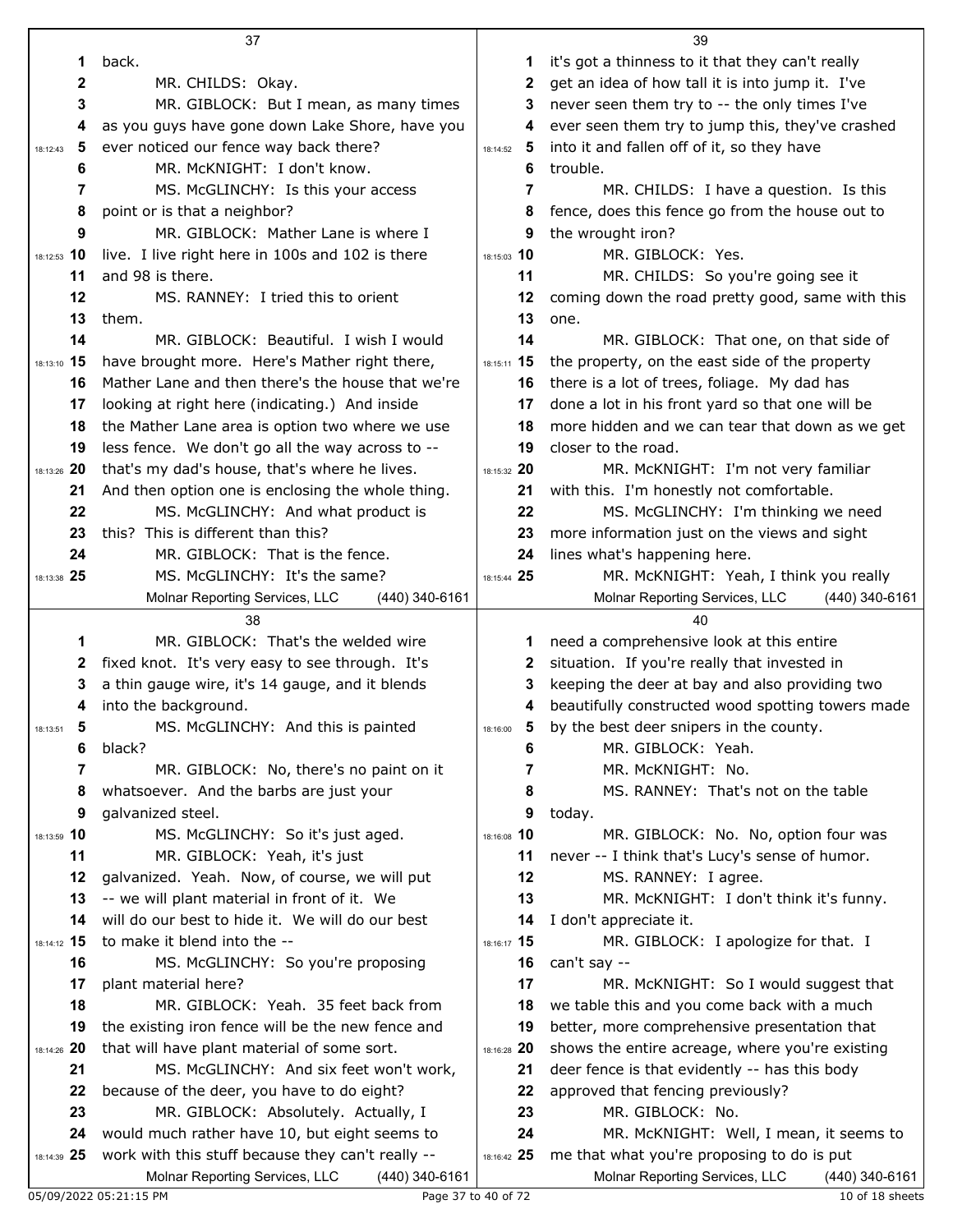|               | 41                                                                                            |               | 43                                                                                   |
|---------------|-----------------------------------------------------------------------------------------------|---------------|--------------------------------------------------------------------------------------|
| 1             | eight-foot fencing around a substantial property                                              | 1             | property. They jumped over it. We raised it to                                       |
| 2             | in the Village, correct? Is that not our                                                      | 2             | 10 feet, I went through and put two extra feet                                       |
| 3             | purview?                                                                                      | 3             | all the way around and they started using their                                      |
| 4             | MS. RANNEY: That's why it's here,                                                             | 4             | antlers to cut open the plastic fence. So I had                                      |
| 5<br>18:16:57 | because it's eight feet.                                                                      | 5<br>18:19:11 | to put a four-foot metal fence all the way around                                    |
| 6             | MR. CHILDS: You said it's 35, 25, 10?                                                         | 6             | where they were doing that and I finally stopped                                     |
| 7             | MR. GIBLOCK: That was my dad's drawing.                                                       | 7             | them from getting in. Deer are cagy. They're                                         |
| 8             | He did that before we decided on 35.                                                          | 8             | crafty. And they have nothing to do but figure                                       |
| 9             | MR. CHILDS: I hate to say for your                                                            | 9             | out ways to penetrate the fences. And it's a                                         |
| 18:17:10 10   | benefit, but if was a steel fence, this looks                                                 | 18:19:27 10   | pain in my butt, but I won.                                                          |
| 11            | like it's right on the road, which 35. It gives                                               | 11            | MS. McGLINCHY: So we will table the                                                  |
| 12            | you an illusion that it's further back.                                                       | 12            | fence submission. And you'll come back with                                          |
| 13            | MR. GIBLOCK: Let me tell you this: I                                                          | 13            | to-scale drawings, more photos that show the                                         |
| 14            | did not do this proposal. I did the storage                                                   | 14            | approach, what you can see from Lake Shore,                                          |
| 18:17:23 15   | shed. You can see the differences in what was                                                 | 18:19:41 15   | what's happening next door. And what other                                           |
| 16            | put into giving you, so that you have everything                                              | 16            | information do we need?                                                              |
| 17            | in front of you. I just walked in on this one.                                                | 17            | MR. GIBLOCK: I'll bring you everything.                                              |
| 18            | I apologize.                                                                                  | 18            | MS. McGLINCHY: Just to give us a little                                              |
| 19            | MR. McKNIGHT: All right.                                                                      | 19            | more background.                                                                     |
| 18:17:32 20   | MR. GIBLOCK: I will do the next one and                                                       | 18:19:53 20   | MR. McKNIGHT: Comprehensive at-scale                                                 |
| 21            | I will get you everything you need.                                                           | 21            | maps.                                                                                |
| 22            | MR. McKNIGHT: Yeah, we need to know                                                           | 22            | MR. GIBLOCK: I have no problem with                                                  |
| 23            | comprehensively where the existing fences are, at                                             | 23            | that.                                                                                |
| 24            | what height and then where you're proposing new                                               | 24            | MS. McGLINCHY: Thank you.                                                            |
| 18:17:43 25   | fences. And then also, you mentioned screening                                                | 18:20:00 25   | MR. CHILDS: Thank you so much.                                                       |
|               | Molnar Reporting Services, LLC<br>(440) 340-6161                                              |               | Molnar Reporting Services, LLC<br>(440) 340-6161                                     |
|               |                                                                                               |               |                                                                                      |
|               |                                                                                               |               |                                                                                      |
|               | 42                                                                                            |               | 44                                                                                   |
| 1             | material, but we need to know specifically what                                               | 1             | MR. GIBLOCK: Thank you. I'm actually                                                 |
| 2             | kind of plantings you're putting in, especially                                               | 2             | excited to do this.                                                                  |
| 3             | along Lake Shore Boulevard front.                                                             | 3             | MS. McGLINCHY: Okay. Our next order of                                               |
| 4             | MR. GIBLOCK: Yeah. Definitely.                                                                | 4             | business is 9915 Burton Avenue, the gazebo.                                          |
| 5<br>18:17:57 | MR. McKNIGHT: And your neighbors                                                              | 5<br>18:20:23 | MS. RANNEY: He is joining us via                                                     |
| 6             | frontages, too. You're current neighbor may be                                                | 6             | telecom. Zach, you're on.                                                            |
| 7             | okay with it.                                                                                 | 7             | MS. McGLINCHY: Thank you for being                                                   |
| 8             | MS. McGLINCHY: So you submitted this                                                          | 8             | patient. Go ahead and tell us what you're                                            |
| 9             | together so we'll table the entire submission. I                                              | 9             | project is.                                                                          |
| 18:18:13 10   | don't think we can approve one part and not the                                               | 18:20:41 10   | MR. DALLMAN: So the backyard, there's                                                |
| 11            | other when it's one submission.                                                               | 11            | an area that's overgrown ivy. The plan right now                                     |
| 12            | MR. GIBLOCK: Well, there were two -- on                                                       | 12            | is.                                                                                  |
| 13            | the agenda, it was two separate items, so can we                                              | 13            | THE REPORTER: I'm having a hard time                                                 |
| 14            | still go on the supply yard and table the --                                                  | 14            | hearing him.                                                                         |
| 18:18:29 15   | MS. RANNEY: I think that's reasonable.                                                        | 18:21:17 15   | MS. RANNEY: If I can interject, this is                                              |
| 16            | MS. McGLINCHY: We can do what?                                                                | 16            | another one that needs a comment. He submitted                                       |
| 17            | MS. RANNEY: We can approve the shed and                                                       | 17            | the plan to the Building Department and it was                                       |
| 18            | table the fencing. So we can whittle that down.                                               | 18            | rejected for noncompliance to code for two                                           |
| 19            | MS. McGLINCHY: We need far more                                                               | 19            | issues. One is the height. And that is                                               |
| 18:18:42 20   | information on the fence. I guess I'd like to                                                 | 18:21:30 20   | satisfied by an ARB review for height. It needs                                      |
| 21            | know if you really need eight feet for deer                                                   | 21            | a 10-foot side yard setback and he would like to                                     |
| 22            | protection. I don't have the research behind                                                  | 22            | site it closer to the side yard and he will be                                       |
| 23            | that. I'd like to understand more about that.                                                 | 23            | seeking a variance for that at a BZA meeting in                                      |
| 24            | MR. GIBLOCK: I will tell you that we                                                          | 24            | May, but the height issue and overall look.                                          |
| 18:18:55 25   | put eight feet, eight-foot fences around the<br>Molnar Reporting Services, LLC (440) 340-6161 | 18:21:50 25   | MS. McGLINCHY: What's the height<br>Molnar Reporting Services, LLC<br>(440) 340-6161 |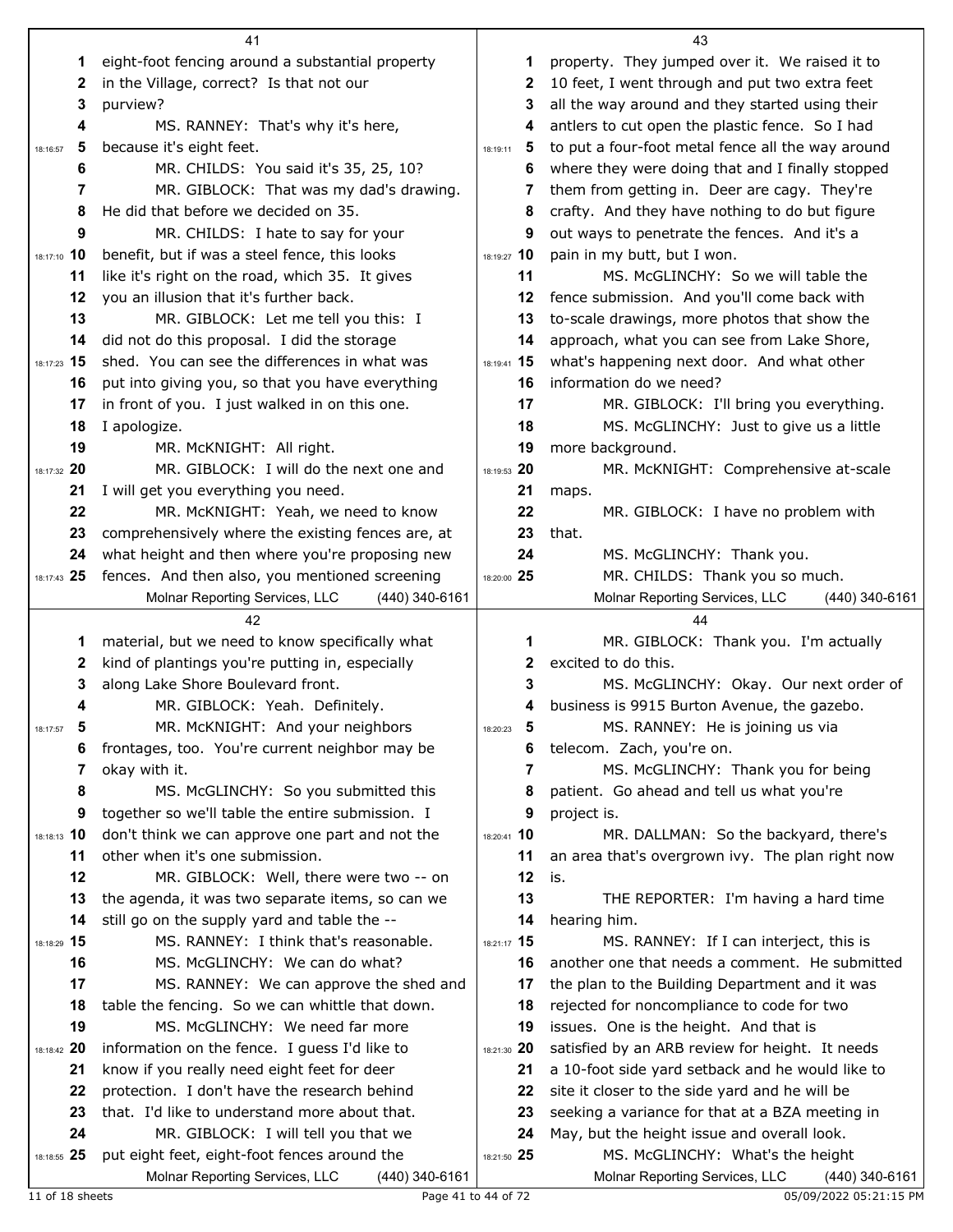|               | 45                                                |               | 47                                                |
|---------------|---------------------------------------------------|---------------|---------------------------------------------------|
| 1             | requirement restriction?                          | 1             | MR. McKNIGHT: This is three feet off              |
| $\mathbf 2$   | MS. RANNEY: Eight feet.                           | $\mathbf{2}$  | the fence.                                        |
| 3             | MR. CHILDS: What is this?                         | 3             | MS. McGLINCHY: And you're avoiding the            |
| 4             | MS. RANNEY: Anything over eight feet              | 4             | trees?                                            |
| 5<br>18:21:58 | has to go to ARB. There's no limit.               | 5<br>18:25:00 | MR. McKNIGHT: Where is it in                      |
| 6             | MS. McGLINCHY: This is 306 centimeters.           | 6             | relationship to the big tree?                     |
| 7             | Who's got their calculator?                       | 7             | MR. DALLMAN: It's to the left of the              |
| 8             | MR. McKNIGHT: 10 feet?                            | 8             | tree and then to the right of the other tree,     |
| 9             | MS. RANNEY: Zach, what is the height?             | 9             | right in that area.                               |
| 18:22:16 10   | MR. McKNIGHT: 120 inches.                         | 18:25:09 10   | MS. McGLINCHY: And are you painting               |
| 11            | MR. DALLMAN: The height is 10 feet.               | 11            | your household dark blue or black or gray?        |
| 12            | MS. RANNEY: It's 10 feet is what he               | 12            | MR. DALLMAN: Gray.                                |
| 13            | would like.                                       | 13            | MS. McGLINCHY: I'm sorry, so it's a               |
| 14            | MS. McGLINCHY: Oh, 120.5 inches.                  | 14            | dark gray the same as the gazebo?                 |
| 18:22:28 15   | MS. RANNEY: Scott could have approved             | 18:25:25 15   | MR. DALLMAN: It's a light gray.                   |
|               |                                                   |               |                                                   |
| 16            | it at eight feet, but over that that it has to go | 16            | MS. McGLINCHY: Oh, you're painting it             |
| 17            | before you and it's 10 feet high.                 | 17            | light gray. I'm sorry. That's the old color.      |
| 18            | MR. CHILDS: What's the setback, 10                | 18            | Okay.                                             |
| 19            | feet?                                             | 19            | MS. RANNEY: It's already blue.                    |
| 18:22:38 20   | MS. RANNEY: 10 feet off, yeah.                    | 18:25:35 20   | MR. CHILDS: At least it will disappear            |
| 21            | MR. CHILDS: And he's only three feet.             | 21            | being black.                                      |
| 22            | MS, RANNEY: But that issue isn't for              | 22            | MS. McGLINCHY: Do we know where this is           |
| 23            | you to deal with. It's literally the design and   | 23            | in the neighborhood, other than just this single  |
| 24            | the height.                                       | 24            | image? Do we have a neighborhood map? I don't     |
| 18:22:50 25   | MR. CHILDS: Basically prefab, it's                | 18:25:57 25   | see one in here.                                  |
|               | Molnar Reporting Services, LLC<br>(440) 340-6161  |               | Molnar Reporting Services, LLC<br>(440) 340-6161  |
|               |                                                   |               |                                                   |
|               | 46                                                |               | 48                                                |
| 1             | probably aluminum.                                | 1             | MS. RANNEY: No, we don't.                         |
| $\mathbf{2}$  | MS. McGLINCHY: Is that prefab, that               | 2             | MR. McKNIGHT: Just the sublot.                    |
| 3             | dimension, is that the only size the gazebo comes | 3             | MS. McGLINCHY: I just want to ask, do             |
| 4             | in, the height?                                   | 4             | we have the option to table this until after the  |
| 18:23:04      | MR. DALLMAN: Yes. So 10-feet tall and             | 18:26:09      | zoning meeting, the zoning variance?              |
| 6             | 12-feet deep and 16-feet wide.                    | 6             | MS. RANNEY: That would put him into               |
| 7             | MR. CHILDS: How does it get anchored?             | 7             | June, because the next ARB meeting is May 10th    |
| 8             | I can't hear him.                                 | 8             | and the zoning meeting that we're looking at is   |
| 9             | MS. RANNEY: Speak clearly as best as              | 9             | May 12th, so you have that option.                |
| 18:24:12 10   | possible.                                         | 18:26:26 10   | MR. CHILDS: So we have to make our                |
| 11            | (Record read.)                                    | 11            | comments and they read those at P and Z?          |
| 12            | MS. McGLINCHY: So you're pouring a                | 12            | MS. McGLINCHY: Or we can wait until we            |
| 13            | slab?                                             | 13            | find out, because it's a zoning variance to place |
| 14            | MR. DALLMAN: Yeah, it will be a slab.             | 14            | it that close to the fence line.                  |
| 18:24:22 15   | MR. CHILDS: Is there any electric?                | 18:26:38 15   | MS. RANNEY: If he doesn't get the                 |
| 16            | MR. DALLMAN: No electric.                         | 16            | variance, your comments, your approval is moot    |
| 17            | MR. CHILDS: And it's black. Is that               | 17            | anyway.                                           |
| 18            | the color of what it's coming in?                 | 18            | MR. CHILDS: Right. I agree.                       |
| 19            | MR. DALLMAN: Yeah, it looks like a                | 19            | MS. McGLINCHY: I would ask that once              |
| 18:24:39 20   | very, very dark gray. It's not black.             | 18:26:49 20   | you get the zoning variance, then come back and   |
| 21            | MS. McGLINCHY: I'm trying to understand           | 21            | then also include a neighborhood map that shows   |
| 22            | where the gazebo is going. Is it going up         | 22            | so we can see the neighboring properties and how  |
| 23            | against the fence line in the photo you're        | 23            | the gazebo placement. I mean, I can see the       |
| 24            | showing?                                          | 24            | image, but it's a little hard to tell how close   |
| 18:24:54 25   | MR. DALLMAN: Yeah.                                | 18:27:10 25   | everything is in the plan.                        |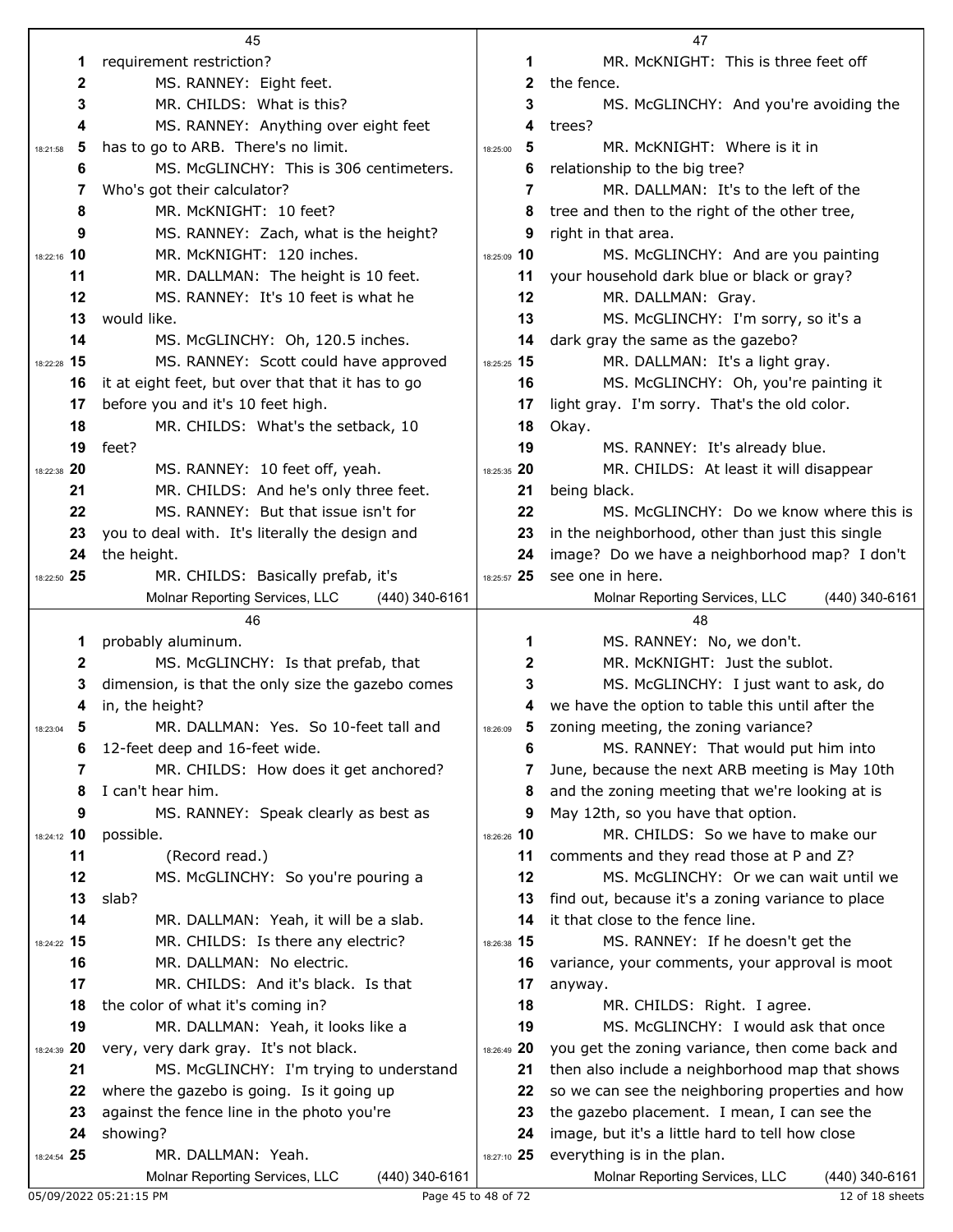|               | 49                                                 |               | 51                                                |
|---------------|----------------------------------------------------|---------------|---------------------------------------------------|
| 1             | MR. DALLMAN: Understood. I have a much             | 1.            | is kind of well proven for us. We've had to       |
| 2             | better plan.                                       | 2             | modify the plans a little bit to fit the lots in  |
| 3             | MS. McGLINCHY: That would be helpful.              | 3             | the area, but this particular floor plan that     |
| 4             | MR. DALLMAN: So you can see the                    | 4             | we're presenting have been very, very successful  |
| 5<br>18:27:20 | property line. I think you'll see on there that    | 5<br>18:30:25 | for us in one of our other projects and we can't  |
| 6             | the further it comes off the property line, the    | 6             | keep them in stock.                               |
| 7             | more visible it is from Lake Shore looking at      | 7             | MS. McGLINCHY: So this is proposed for            |
| 8             | neighboring properties. So to me, I'll show you    | 8             | one home?                                         |
| 9             | that on the plan.                                  | 9             | MR. HALPERN: This is proposed for one             |
| 18:27:37 10   | MS. McGLINCHY: That's hard to tell. So             | 18:30:35 10   | home, right. So our contact will be -- we have    |
| 11            | I would like to propose a motion. I would like     | 11            | two floor plans. One is a full ranch plan. The    |
| 12            | to table this until after the variance, zoning     | 12            | other one would be a first floor master bedroom,  |
| 13            | variance meeting.                                  | 13            | a story and a half, which is what we're           |
| 14            | MR. CHILDS: Second.                                | 14            | presenting for sublot three today.                |
| 18:27:54 15   | MR. McKNIGHT: Second. Aye.                         | 18:30:53 15   | And basically what we want do is put              |
| 16            | MS. McGLINCHY: I don't know if we have             | 16            | this house up, hopefully sell it, put another     |
| 17            | to vote when we table something. Thank you.        | 17            | one, sell that one, put another one up until we   |
| 18            | Sorry you had to wait so long for us to get to     | 18            | finish all four. And if we get a couple of        |
| 19            | the agenda item. Thank you.                        | 19            | resales, great. Terrific. And we'll modify it     |
| 18:28:11 20   | MS. RANNEY: Thank you, Zach. I'll be               | 18:31:06 20   | for clients. I don't know if anyone knows         |
| 21            | in touch.                                          | 21            | anything about our company, but we are a complete |
| 22            | MS. McGLINCHY: Our last item is sublot             | 22            | custom home building company, where we do         |
| 23            | 3, Hamlet Court, new single-family dwelling. And   | 23            | everything here to A to Z and all over town and   |
| 24            | discussion only. So this is a preliminary.         | 24            | mostly the east side. And Rick and I have been    |
| 18:28:57 25   | Would you like to go ahead and explain             | 18:31:19 25   | working together for 30 years now --              |
|               | Molnar Reporting Services, LLC<br>$(440)$ 340-6161 |               | Molnar Reporting Services, LLC<br>(440) 340-6161  |
|               |                                                    |               |                                                   |
|               | 50                                                 |               | 52                                                |
| 1             | the project?                                       | 1             | MR. SIEGFRIED: 30.                                |
| 2             | MR. SIEGFRIED: Sure. Jeff, do you want             | 2             | MR HALPERN: -- something like that. So            |
| 3             | to go first?                                       | 3             | even these we will completely customize the       |
| 4             | MR. HALPERN: Just a quick overview.                | 4             | interiors, even our cluster home projects that    |
| 18:29:05      | Obviously we're here tonight to do a preliminary   | $18:31:31$ 5  | we've done over the years, soup to nuts, we'll do |
| 6             | review for the first house at Hamlet Court. Ray    | 6             | all kinds of customization. Nothing is standard.  |
| 7             | Negrelli, I think you all know Ray, who is a       | 7             | Nothing comes out of a box. We obviously start    |
| 8             | resident there, bought a couple of lots, the       | 8             | with a plan and an exterior and the interior will |
| 9             | remaining lots of the development, wanted to fill  | 9             | be wildly customized and our team works on that.  |
| 18:29:22 10   | it up. Kind of tired of having it vacant. He       | 18:31:51 10   | That's what we're here for.                       |
| 11            | and I have a kinship and a friendship for many     | 11            | MS. McGLINCHY: Do you want to walk us             |
| 12            | years. He called me and asked me if he kind of     | 12            | through the site plan?                            |
| 13            | does this, would I build and would our company     | 13            | MR HALPERN: I'll let Rick go and I'll             |
| 14            | build a couple of houses with him or for him in    | 14            | chime in as I need to.                            |
| 18:29:39 15   | some fashion.                                      | 18:31:59 15   | MS. McGLINCHY: I just want to remember,           |
| 16            | So we got together, said sure. I said              | 16            | is this the development or this neighborhood      |
| 17            | I'll handle the building part and architectural    | 17            | where there's an exterior pallet that's been kind |
| 18            | and I'll hire Rick. And I told him we'll handle    | 18            | of approved?                                      |
| 19            | the marketing and sales, so we've hired the Young  | 19            | MR. McKNIGHT: I think so.                         |
| 18:29:52 20   | Team to do that. And Ray is kind of handling the   | 18:32:10 20   | MS. McGLINCHY: Is there like a                    |
| 21            | land part of it, which is why we're here.          | 21            | homeowners association?                           |
| 22            | So the first house is going to be a spec           | 22            | MR. HALPERN: Almost 20 years ago, I               |
| 23            | home. We've had some pretty good interest so far   | 23            | believe, close, 17, 18 years ago it was           |
| 24            | in the project and what we've been building. And   | 24            | originally developed by another developer who I   |
| 18:30:08 25   | what we're presenting tonight is something that    | 18:32:21 25   | think midway through went out of business, may    |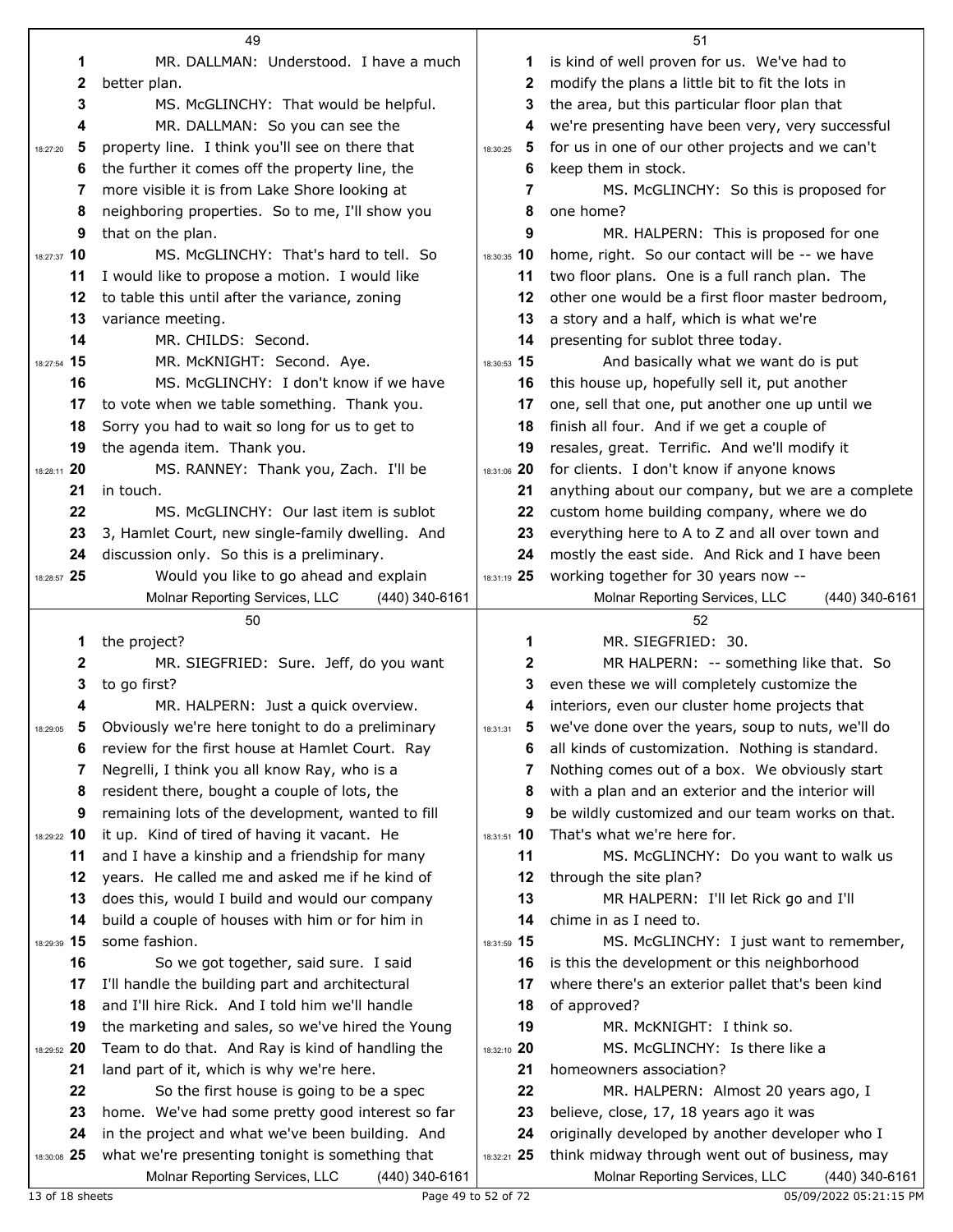|               | 53                                                                                                   |                   | 55                                                                                         |
|---------------|------------------------------------------------------------------------------------------------------|-------------------|--------------------------------------------------------------------------------------------|
| 1             | have passed away. It got picked up by another                                                        | 1                 | and still co-exist okay with the Tudor stuff on                                            |
| 2             | developer and that developer built a couple of                                                       | 2                 | the street. There's four of them, first four                                               |
| 3             | houses and made some modifications. He since                                                         | 3                 | lots.                                                                                      |
| 4             | passed away. And then it kind of sat floundering                                                     | 4                 | MS. McGLINCHY: Can you show us where                                                       |
| 5<br>18:32:36 | for quite sometime. Those are the existing                                                           | 5<br>18:34:46     | the property is versus the existing property of                                            |
| 6             | houses, but they're 20 years old, 18, Tudor                                                          | 6                 | existing homes?                                                                            |
| 7             | style.                                                                                               | 7                 | MR HALPERN: I'm going to do one here.                                                      |
| 8             | MR. SIEGFRIED: Tudorish, I guess, more                                                               | 8                 | MR. CHILDS: So these one here.                                                             |
| 9             | than anything else.                                                                                  | 9                 | MR. SIEGFRIED: Those are the ones that                                                     |
| 18:32:52 10   | MR HALPERN: Tudor like.                                                                              | 18:34:59 10       | exist. The ones shaded in, those are us.                                                   |
| 11            | MR. SIEGFRIED: There's a combination of                                                              | 11                | MR. CHILDS: These are existing, right?                                                     |
| 12            | single family and duplex units, some are                                                             | 12                | MR. SIEGFRIED: Yes.                                                                        |
| 13            | attached, some are not. They're of genre, they                                                       | 13                | MR. CHILDS: We just saw those here.                                                        |
| 14            | fit the need. They didn't run the stone all the                                                      | 14                | MR. SIEGFRIED: The first one on the                                                        |
| 18:33:05 15   | way around. You see where we run the stone all                                                       | 18:35:11 15       | right.                                                                                     |
| 16            | the way around, but they work, people bought                                                         | 16                | MS. McGLINCHY: Which one are you                                                           |
| 17            | them. As far as we know I think they were happy.                                                     | 17                | starting with, which lot are you starting?                                                 |
| 18            | None of them are for sale.                                                                           | 18                | MR. SIEGFRIED: The one we call sublot                                                      |
| 19            | MR. HALPERN: Actually there one is for                                                               | 19                | three across the street, right there.                                                      |
| 18:33:17 20   | sale.                                                                                                | 18:35:21 20       | MR. CHILDS: So what's next to that?                                                        |
| 21            | MR. SIEGFRIED: Obviously it sort of                                                                  | 21                | MR. HALPERN: That will be right here.                                                      |
| 22            | lost its favor a little bit. Otherwise, the last                                                     | 22                | MR. CHILDS: These look so much smaller                                                     |
| 23            | four lots probably would have been built and                                                         | 23                | than those.                                                                                |
| 24            | developed and moved into a long time ago.                                                            | 24                | MR. HALPERN: These are twins. These                                                        |
| 18:33:26 25   | MR. CHILDS: So these are here about 20                                                               | 18:35:35 25       | are doubles, that's why, two full units. That                                              |
|               | Molnar Reporting Services, LLC<br>(440) 340-6161                                                     |                   | Molnar Reporting Services, LLC<br>(440) 340-6161                                           |
|               | 54                                                                                                   |                   | 56                                                                                         |
| 1             | years?                                                                                               | 1                 | was the other thing, we were opting to go to                                               |
| 2             | MR HALPERN: I think it was '03, '04.                                                                 | $\mathbf{2}$      | single units and just a couple units.                                                      |
| 3             | MR. SIEGFRIED: The place is pretty well                                                              | 3                 | MR. SIEGFRIED: Right.                                                                      |
| 4             | landscape. What we're proposing is sort of a                                                         |                   | MR. CHILDS: Okay.                                                                          |
| 5<br>18:33:36 | different direction design-wise, but we still                                                        | 18:35:47          | MR. McKNIGHT: And the first one is a                                                       |
|               |                                                                                                      |                   |                                                                                            |
|               |                                                                                                      |                   |                                                                                            |
| 6             | think it will blend well in the neighborhood.                                                        | 6                 | single?                                                                                    |
| 7             | We're using stone. These are classy shingle                                                          | 7                 | MR. HALPERN: That one is a single one,                                                     |
| 8             | roofs. Little bit of metal accents, cement                                                           | 8<br>9            | right. That was a remainder from the other ones,                                           |
| 9             | poured siding. It's similar material and                                                             |                   | so it kind of sticks out there by itself.                                                  |
| 18:33:51 10   | quality. The floor plan is something we used                                                         | 18:35:57 10       | MR. SIEGFRIED: That lot on that side of                                                    |
| 11            | previously, poured in Mayfield Heights, which he                                                     | 11<br>12          | the road was the toughest one to figure out.                                               |
| 12            | selling like crazy this year.                                                                        | 13                | MS. McGLINCHY: It looks tiny.                                                              |
| 13            | We modified some of it, because those                                                                |                   | MR. SIEGFRIED: It is, but it exists and                                                    |
| 14            | are long skinny lots. The garage is there sort                                                       | 14                | we did our best so they're not staring at each                                             |
| 18:34:06 15   | of a shotgun style. These are wider and the site                                                     | 18:36:08 15<br>16 | other from the patio.                                                                      |
| 16            | plan got kind of interesting, because it's like                                                      | 17                | MR. HALPERN: That's Ray's house next                                                       |
| 17            | this whole piece of property sitting there. It'                                                      |                   | door to it, so I'm being really careful. That's                                            |
| 18<br>19      | like architect, figure out how to fit some houses                                                    | 18<br>19          | Ray there.                                                                                 |
|               | in here, you know, meet the criteria, so we did                                                      |                   | MR. CHILDS: This is the guy that owns<br>it?                                               |
| 18:34:19 20   | that.                                                                                                | 18:36:17 20       |                                                                                            |
| 21            | MR HALPERN: Inspiration photo, that's                                                                | 21                | MR. HALPERN: Yeah. I'm going to be                                                         |
| 22            | the inspiration. Colors.                                                                             | 22                | very conscientious and sensitive to his backyard.                                          |
| 23            | MR. SIEGFRIED: Those aren't our forms.                                                               | 23                | MR. SIEGFRIED: We don't want him                                                           |
| 24            | This house has all metal roof on it. That's kind                                                     | 24                | complaining, which is always a good thing.                                                 |
| 18:34:31 25   | of the pallet. We think it will stand on its own<br>Molnar Reporting Services, LLC<br>(440) 340-6161 | 18:36:29 25       | MS. McGLINCHY: So these existing homes<br>Molnar Reporting Services, LLC<br>(440) 340-6161 |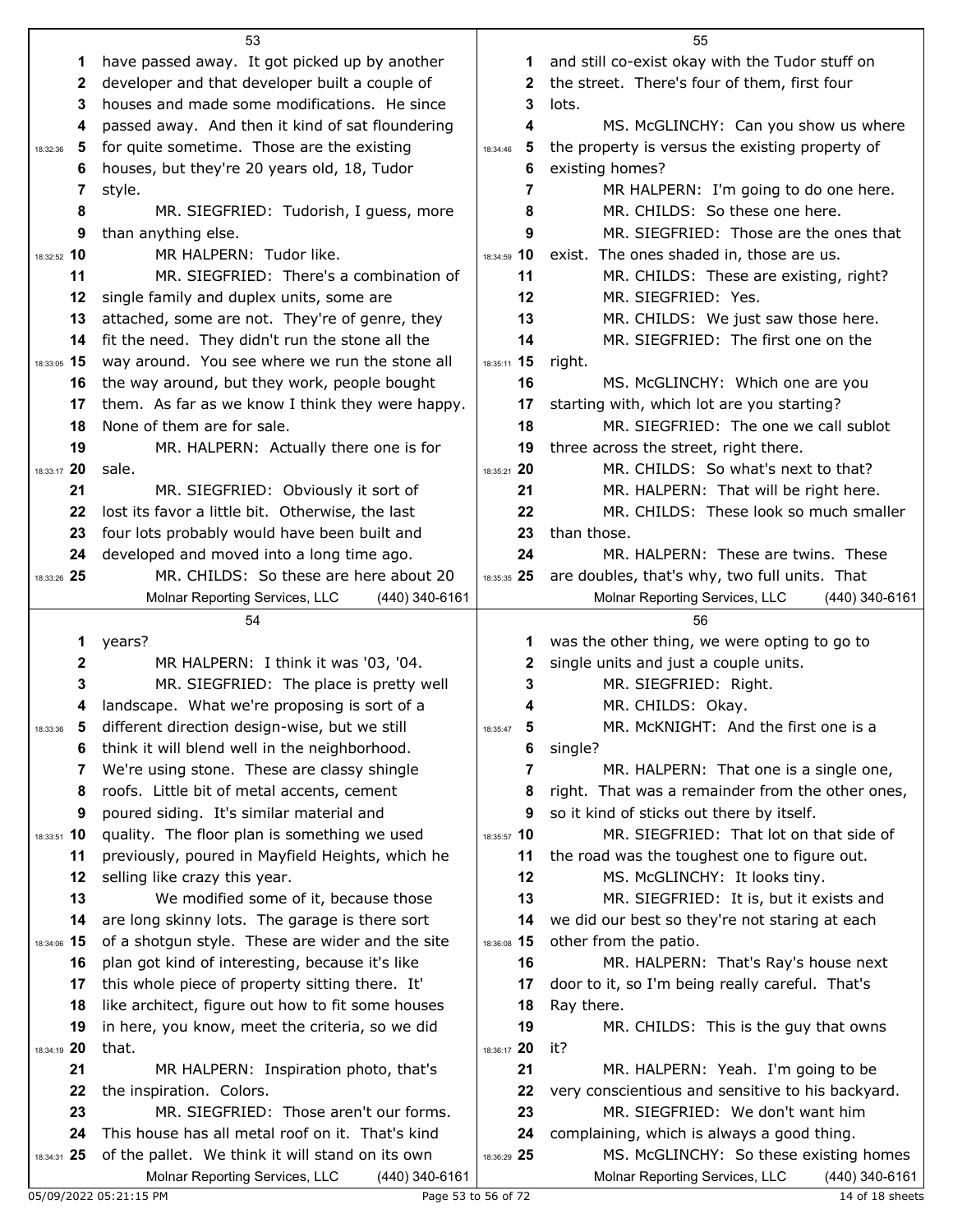|                  | 57                                                                                   |                                  | 59                                                                                       |
|------------------|--------------------------------------------------------------------------------------|----------------------------------|------------------------------------------------------------------------------------------|
| 1                | now are of brick or stone?                                                           | 1                                | MR. HALPERN: It's very blue.                                                             |
| $\boldsymbol{2}$ | MR. HALPERN: So they're a combination                                                | $\mathbf{2}$                     | MS. McGLINCHY: Is this with a mixture                                                    |
| 3                | of brick and cultured stone, a little bit of                                         | 3                                | of shingles?                                                                             |
| 4                | stone.                                                                               | 4                                | MR. HALPERN: Yes. Again, that printer                                                    |
| 5<br>18:36:40    | MS. McGLINCHY: And on the roof, is that                                              | 5<br>18:39:08                    | came out very blue. The other thing to mention                                           |
| 6                | slate or are they shingles?                                                          | 6                                | in the original document, there was $a - I$ don't                                        |
| 7                | MR. SIEGFRIED: No, those are shingles,                                               | 7                                | know if you call it an addendum. There's a                                               |
| 8                | not slate.                                                                           | 8                                | section of the original HOA document that                                                |
| 9                | MR. HALPERN: Originally some of them                                                 | 9                                | actually says that anything added, any property                                          |
| 18:36:48 10      | years ago were done in shake and they've been                                        | 18:39:36 10                      | added to this or any houses added to this, and I                                         |
| 11               | sort of redoing them in shingles, I believe.                                         | 11                               | don't know how they did this, but sort of to our                                         |
| 12               | MS. McGLINCHY: So they're all shingles                                               | 12                               | benefit, I guess, does not need to conform or                                            |
| 13               | now. You're proposing a metal roof?                                                  | 13                               | have anything to do with the original                                                    |
| 14               | MR. HALPERN: We're proposing shingles                                                | 14                               | architecture. Really? Kind of strange, but                                               |
| 18:36:59 15      | with metal accents.                                                                  | 18:39:50 15                      | that's what it says. It's bizarre.                                                       |
| 16               | MS. McGLINCHY: Oh, because the image                                                 | 16                               | MR. SIEGFRIED: It's like they                                                            |
| 17               | you just showed us was --                                                            | 17                               | anticipated this.                                                                        |
| 18               | MR. SIEGFRIED: That's what I said we're                                              | 18                               | MR. HALPERN: I think that's probably                                                     |
| 19               | not doing all metal roofing.                                                         | 19                               | true. Actually, this section, Ray had forwarded                                          |
| 18:37:06 20      | MS. McGLINCHY: That becomes sensitive.                                               | 18:40:00 20                      | this on to us, which talks about -- not that                                             |
| 21               | MR. SIEGFRIED: We want the shingle in                                                | 21                               | we're trying to completely vacate, we're trying                                          |
| 22               | there to blend and have metal accents.                                               | 22                               | to be sensitive, but they did provide for this                                           |
| 23               | MS. McGLINCHY: I always think the metal                                              | 23                               | for some reason, so that's the highlighted area,                                         |
| 24               | roof is fine when you're out, but when you're in                                     | 24                               | Ray sent that over to me to make sure.                                                   |
| 18:37:19 25      | the neighborhood, I feel you have to blend with                                      | 18:40:13 25                      | MS. RANNEY: I talked to him today.                                                       |
|                  | Molnar Reporting Services, LLC<br>$(440)$ 340-6161                                   |                                  | Molnar Reporting Services, LLC<br>$(440)$ 340-6161                                       |
|                  | 58                                                                                   |                                  | 60                                                                                       |
|                  |                                                                                      |                                  |                                                                                          |
| 1                | what's already there. So you're proposing --                                         | 1                                | MR. SIEGFRIED: We're not bound to match                                                  |
| 2                | MR. HALPERN: Asphalt shingle, so kind                                                | 2                                | the existing.                                                                            |
| 3                | of give you a color pallet. This was printer --                                      | 3                                | MR. HALPERN: That was kind of the                                                        |
| 4                | not printer issues, but things on the screens                                        | 4                                | concept of it.                                                                           |
| -5<br>18:37:36   | don't print the same as they are. This is                                            | 18:40:21<br>$\ddot{\phantom{0}}$ | MS. RANNEY: This has to go back to                                                       |
| 6                | actually going to be the color of the siding                                         | 6                                | Planning Commission at the end of the month.                                             |
| 7                | trying to be as close as we could to that                                            | 7                                | MR. CHILDS: Okay.                                                                        |
| 8                | inspiration photo. I'll call it back up.                                             | 8                                | MR. SIEGFRIED: We got a favorable                                                        |
| 9                | This is really kind of like a dark                                                   | 9                                | review the first time.                                                                   |
| 18:37:54 10      | expresso color, which is what this is. As you                                        | 18:40:29 10                      | MR. HALPERN: This is going to be the                                                     |
| 11               | can see, two different printers, they kind of                                        | 11                               | metal roof color. I'm sorry I didn't show you                                            |
| 12               | print a little different, but that's the                                             | 12                               | that.                                                                                    |
| 13               | Sherwin-Williams, seal skin color. And then the                                      | 13                               | MR. CHILDS: Is that light brown?                                                         |
| 14               | shingle, very well-known weather blue shingle,                                       | 14                               | MR. HALPERN: It's a classic bronze, a                                                    |
| 18:38:15 15      | has a multitude of color, a little bit of gray,                                      | 18:40:39 15                      | burnished slate. That's what they call it. I                                             |
| 16               | browns, little bit of charcoal in it as well.                                        | 16                               | have another one that's similar, but they call                                           |
| 17               | This was a really nice Casa di Sassi                                                 | 17                               | that classic brown.                                                                      |
| 18               | cultured stone. It has a little bit of this                                          | 18                               | MR. CHILDS: So just to start with the                                                    |
| 19               | other pigmented colors in it, but it's a very                                        | 19                               | massing to start with, I think this roof starts                                          |
| 18:38:34 20      | similar color pallet to this. You're seeing it                                       | 18:41:00 20                      | here and goes back, I think, 60 feet, so is that                                         |
| 21               | in a small square.                                                                   | 21                               | a truss or what is that?                                                                 |
| 22               | MR. CHILDS: So you break the joints or                                               | 22                               | MR. SIEGFRIED: Mostly trusses.                                                           |
| 23               | is it going to be a reflection?                                                      | 23                               | MR. CHILDS: Will it fit on a flatbed?                                                    |
| 24               | MR. SIEGFRIED: It's going to have to be                                              | 24                               | MR. SIEGFRIED: Yeah.                                                                     |
| 18:38:47 25      | flush. It is pretty articulated.<br>Molnar Reporting Services, LLC<br>(440) 340-6161 | 18:41:13 25                      | MR. HALPERN: We match it out, but it<br>Molnar Reporting Services, LLC<br>(440) 340-6161 |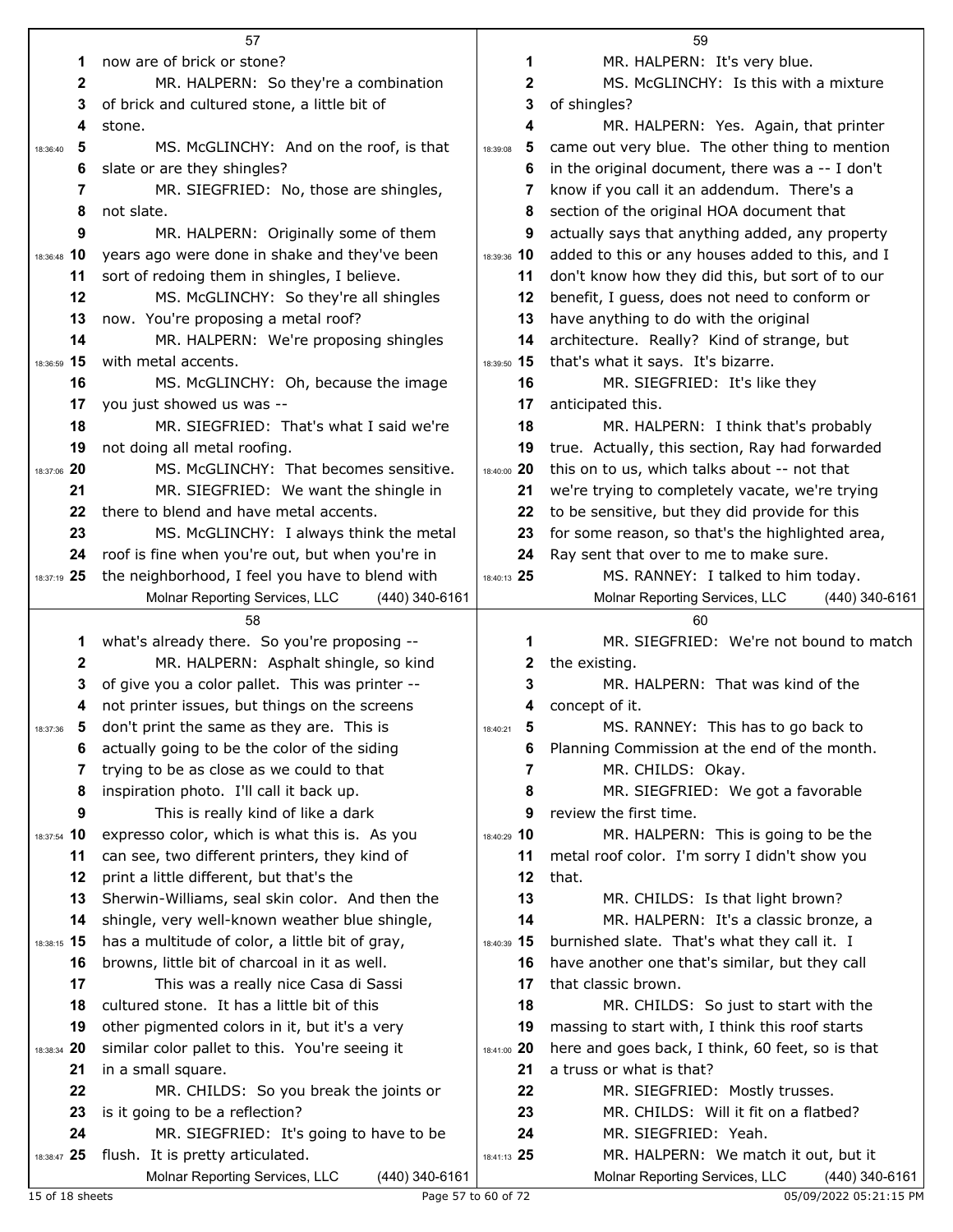|                         | 61                                                                                               |                         | 63                                                                                    |
|-------------------------|--------------------------------------------------------------------------------------------------|-------------------------|---------------------------------------------------------------------------------------|
| 1                       | does work.                                                                                       | 1                       | guy?                                                                                  |
| 2                       | MR. CHILDS: Some of the things, I'll                                                             | 2                       | MR. CHILDS: Yes, to me this seems                                                     |
| 3                       | show you what bothered me from a composition                                                     | 3                       | like --                                                                               |
| 4                       | standpoint. And starting from the roof, I mean,                                                  | 4                       | MR. HALPERN: It's a house we found. We                                                |
| -5<br>18:41:28          | we can look at the elevations, but the massing of                                                | 5<br>18:43:38           | happed to like the color.                                                             |
| 6                       | this just seems kind of odd to have this gable,                                                  | 6                       | MR. CHILDS: You see how this volume is                                                |
| 7                       | you have this gable, and you have this gable.                                                    | 7                       | a nice two story, then you have gable, gable, so                                      |
| 8                       | And how this roof hits, how this shed roof dives                                                 | 8                       | we have symmetry, our two bookends. Then we have                                      |
| 9                       | into this volume and this volume is not very                                                     | 9                       | a shed, then this gable dives in, so we're                                            |
| 18:41:46 10             | clean.                                                                                           | 18:43:48 10             | starting to step the composition down. One thing                                      |
| 11                      | When you look at this elevation here,                                                            | 11                      | I don't like about it is too bad we can't move                                        |
| 12                      | you can see all these roofs. You have a roof                                                     | 12                      | this over so this has it's own form.                                                  |
| 13                      | coming here, a roof coming down here, roof coming                                                | 13                      | MR. SIEGFRIED: If I'm following you, we                                               |
| 14                      | over here. It's a brand-new house. Is there any                                                  | 14                      | look at it in the three dimensional, what you're                                      |
| 18:41:55 15             | way we can clean up those parts just so it's not                                                 | 18:43:58 15             | talking about is this skinny little piece, tie                                        |
| 16                      | -- it looks like this roof comes down, here's                                                    | 16                      | them together. This gets a little more room and                                       |
| 17                      | this big 60-foot roof. We have a shed coming                                                     | 17                      | has more of a purpose.                                                                |
| 18                      | this way, then we have another roof of this roof                                                 | 18                      | MR. CHILDS: This roof, there's like --                                                |
| 19                      | dive here, so you get all these pieces parts and                                                 | 19                      | MR. SIEGFRIED: The main roof.                                                         |
| 18:42:11 20             | it's not very clean. It would be nice to like                                                    | 18:44:13 20             | MR. CHILDS: Right. There's a bunch of                                                 |
| 21                      | clean this roof up.                                                                              | 21                      | roofs coming down, which I think this is easy to                                      |
| 22                      | And then the other thing I thought of,                                                           | 22                      | solve. You pull them together. This is this                                           |
| 23                      | you have -- it's almost like you're trying to put                                                | 23                      | weird like piece that sticks up here.                                                 |
| 24                      | a bay here, but it's window siding, can you pull                                                 | 24                      | MR. SIEGFRIED: Which is this guy.                                                     |
| 18:42:25 25             | that together and make it one composition so that                                                | 18:44:28 25             | MR. CHILDS: Yeah, when you're coming                                                  |
|                         | Molnar Reporting Services, LLC<br>(440) 340-6161                                                 |                         | Molnar Reporting Services, LLC<br>(440) 340-6161                                      |
|                         | 62                                                                                               |                         | 64                                                                                    |
| 1                       | you get a little bit of -- this seems like                                                       | 1                       | down the street, it's going to curve like this,                                       |
| 2                       | there's tension between this shed and this shed.                                                 | 2                       | you're going to see that bump.                                                        |
| 3<br>4                  | And it gives you more breathing room here. Same<br>on the other side, it becomes one composition | 3<br>4                  | MR. HALPERN: Essentially, this is --<br>this is -- this is this house, but if you can |
| $\overline{\mathbf{5}}$ | versus a lot of pieces parts, you know what I                                                    | $\overline{\mathbf{5}}$ | see, we had to take the garage and pull it over                                       |
| 18:42:38<br>6           | saying?                                                                                          | 18:44:40<br>6           | here. So this portion of it in a farmhouse                                            |
| 7                       | MR. SIEGFRIED: I don't have any problem                                                          | 7                       | concept is that section, so just trying to show                                       |
| 8                       | with that.                                                                                       | 8                       | it to you in real life, that's all. Similar, but                                      |
| 9                       | MR. CHILDS: This I really think -- I                                                             | 9                       | different.                                                                            |
| 18:42:45 10             | mean, it's a brand-new house. There's got to be                                                  | 18:44:54 10             | MR. CHILDS: These remind me of the                                                    |
| 11                      | a way to clean that up and make that work better.                                                | 11                      | houses back in the '80s with the sawtooth roofs.                                      |
| 12                      | You see here this looks somewhat of an oddity.                                                   | 12                      | This all hangs together at the window, but this                                       |
| 13                      | This comes here, then it bounces up, then comes                                                  | 13                      | seems like an odd window. Do you remember those                                       |
| 14                      | down, then it goes here. It's almost as if you                                                   | 14                      | roofs in the '80s, they had the redwood and they                                      |
| 18:43:00 15             | could get a clean gable coming out here, clean it                                                | 18:45:07 15             | go like this and go like this and put windows                                         |
| 16                      | up and put this extension on the front.                                                          | 16                      | like that up in here?                                                                 |
| 17                      | That picture you showed me, you had a                                                            | 17                      | MR. SIEGFRIED: Not really.                                                            |
| 18                      | nice two-store volume like this, then you had a                                                  | 18                      | MR. CHILDS: They went like this, then                                                 |
| 19                      | gable, then you had a gable, so you had some                                                     | 19                      | they come down like this. They have the clear                                         |
| 18:43:14 20             | hierarchy here. And then you had that shed roof,                                                 | 18:45:21 20             | story here and they were all redwood, they were                                       |
| 21                      | which was nice, it was this concept, then you had                                                | 21                      | all brown and did all kinds of stuff look this.                                       |
| 22                      | a gable roof. So this composition started with a                                                 | 22                      | There's tons of them in the '80s.                                                     |
| 23                      | hierarchy of the ridge, step down, step down,                                                    | 23                      | MR. SIEGFRIED: Must have missed that                                                  |
| 24                      | step down, which you did that one, too, Rick?                                                    | 24                      | part.                                                                                 |
| 18:43:30 25             | MR. SIEGFRIED: No. Talking about this                                                            | 18:45:34 25             | MR. HALPERN: A little before my time.                                                 |
|                         | Molnar Reporting Services, LLC<br>$(440)$ 340-6161                                               |                         | Molnar Reporting Services, LLC<br>(440) 340-6161                                      |
|                         | 05/09/2022 05:21:15 PM                                                                           | Page 61 to 64 of 72     | 16 of 18 sheets                                                                       |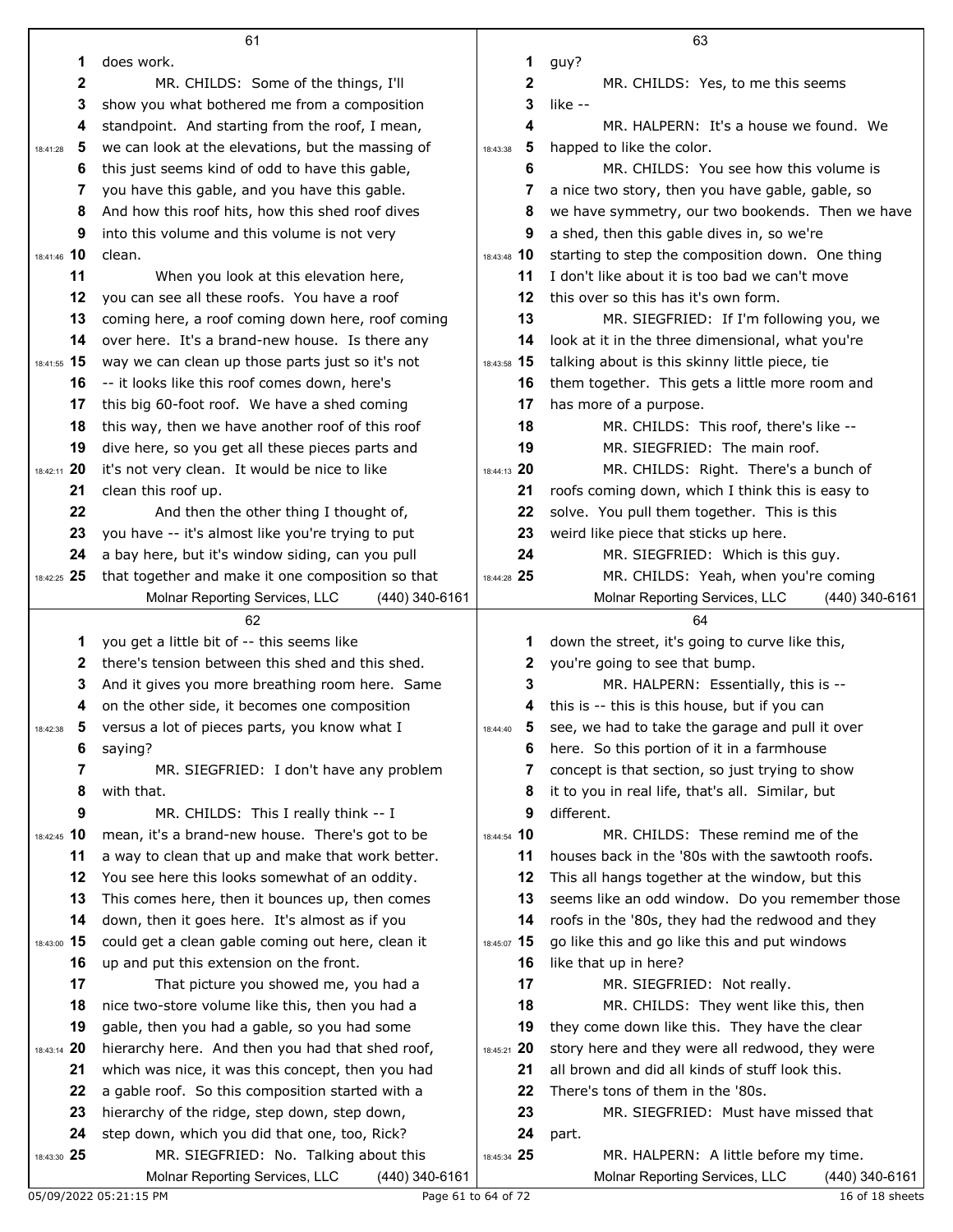|                        | 65                                                                                                |               | 67                                                                                              |
|------------------------|---------------------------------------------------------------------------------------------------|---------------|-------------------------------------------------------------------------------------------------|
| 1                      | MR. CHILDS: Dating myself.                                                                        | 1             | see how the eave is coming down in here, like up                                                |
| 2                      | MS. McGLINCHY: There's a couple of                                                                | 2             | in there, there's a little bit of room? Why put                                                 |
| 3                      | places in Aurora that I can't remember the name                                                   | 3             | a Band-Aid? Clean up the geometry and clean it                                                  |
| 4                      | of those developments.                                                                            | 4             | up. You guys have a ton of great houses.                                                        |
| 5<br>18:45:43          | MR. SIEGFRIED: Aurora?                                                                            | 5<br>18:47:58 | MR. SIEGFRIED: Yeah.                                                                            |
| 6                      | MR. CHILDS: I think if you clean this                                                             | 6             | MR. HALPERN: The only reason these are                                                          |
| 7                      | up and clean this up, then I would put some                                                       | 7             | here is it works better when it comes straight                                                  |
| 8                      | windows here. You have this big long span.                                                        | 8             | down. It gives you an opportunity to kick it                                                    |
| 9                      | Could you like mirror this over here so there's                                                   | 9             | out.                                                                                            |
| 18:45:56 10            | balance here? See I have a window here to line                                                    | 18:48:13 10   | MR. SIEGFRIED: We spent a lot of time                                                           |
| 11                     | this one up so there's two windows in the                                                         | 11            | trying to find the right home for this plan right                                               |
| 12                     | studies, which I know is more money and stuff,                                                    | 12            | here.                                                                                           |
| 13                     | but composition-wise it will look a little nicer.                                                 | 13            | MR. CHILDS: Those are my comments.                                                              |
| 14                     | Is there any way to get a break here                                                              | 14            | MR. SIEGFRIED: I'm listening. There's                                                           |
| 18:46:08 15            | instead of having this run across here, so this                                                   | 18:48:27 15   | something here to tighten that up.                                                              |
| 16                     | volume reads -- it's kind of like you're doing on                                                 | 16            | MR. CHILDS: Just see like this should                                                           |
| 17                     | the front. You're reading the volume here. Why                                                    | 17            | be a pure form, right? Then you have this piece                                                 |
| 18                     | couldn't volume read here and do an L shape. You                                                  | 18            | here and this should be kind of -- you're just                                                  |
| 19                     | get a nice strong volume here, which is the                                                       | 19            | here for comments, right?                                                                       |
| 18:46:21 20            | master bedroom. So this defines, it says the                                                      | 18:48:46 20   | MR. SIEGFRIED: Yeah.                                                                            |
| 21                     | family, defines it as the master.                                                                 | 21            | MR. HALPERN: Not here to argue.                                                                 |
| 22                     | Again, I know it's more money, but put a                                                          | 22            | MR. SIEGFRIED: We're just talking.                                                              |
| 23                     | couple windows in the garage to break up the                                                      | 23            | MR. CHILDS: I'm just giving you what I                                                          |
| 24                     | facade. I think this holds up together. This is                                                   | 24            | think.                                                                                          |
| 18:46:36 25            | a long roof, man.                                                                                 | 18:48:59 25   | MS. McGLINCHY: Any other comments?                                                              |
|                        | $(440)$ 340-6161<br>Molnar Reporting Services, LLC                                                |               | Molnar Reporting Services, LLC<br>(440) 340-6161                                                |
|                        |                                                                                                   |               |                                                                                                 |
|                        | 66                                                                                                |               | 68                                                                                              |
| 1                      | MR. SIEGFRIED: Well, in this                                                                      | 1             | MR. McKNIGHT: Bring a landscape plan                                                            |
| 2                      | multi-family stuff or clusters, it happens all                                                    | 2             | when you're ready to submit it.                                                                 |
| 3                      | the time. It's not --                                                                             | 3             | MS. McGLINCHY: If you do bring in your                                                          |
| 4                      | MR. CHILDS: You can see this again how                                                            | 4             | finals, can you bring in better photos of the                                                   |
| $\sqrt{5}$<br>18:46:51 | many different roofs. There's one, two, three.                                                    | 5<br>18:49:12 | adjacent homes, maybe a Google map showing the                                                  |
| 6                      | Is there any way to clean that up? What's the                                                     | 6             | landscape between the two properties.                                                           |
| 7                      | style, transitional?                                                                              | 7             | MR. HALPERN: One question, because I                                                            |
| 8<br>9                 | MR. HALPERN: It's more of a modern                                                                | 8<br>9        | know landscaping is part of the final review, but                                               |
| 18:47:03 10            | trend. I don't even know I call it that.<br>MR. SIEGFRIED: It's not modern.                       | 18:49:24 10   | being we're submitting for one house, do I need<br>to submit all or just do one at a time?      |
| 11                     | MR. HALPERN: We've been building so                                                               | 11            | MR. McKNIGHT: Just one. And just                                                                |
| 12                     | many modern farm houses, which is where this came                                                 | 12            | progressive form of the planting.                                                               |
| 13                     | from, but that's sort of run its course, even                                                     | 13            | MR. HALPERN: I actually have a                                                                  |
| 14                     | though everybody is still asking for it. So we                                                    | 14            | preliminary that I had the landscaper draw up.                                                  |
| 18:47:16 15            | want to do something a little fresher, a little                                                   | 18:49:39 15   | Once we come back, I'll have him color it.                                                      |
| 16                     | more timeless, not a period-esk.                                                                  | 16            | MR. McKNIGHT: That should be fine.                                                              |
| 17                     | MR. CHILDS: If it was an existing                                                                 | 17            | Same with any outdoor living space, if you're                                                   |
| 18                     | house, I could see, but this brand-new, so why                                                    | 18            | going to do anything.                                                                           |
| 19                     | couldn't we clean up the geometry a little bit,                                                   | 19            | MR. HALPERN: Sure, no problem.                                                                  |
| 18:47:27 20            | you know what I mean, to try to keep it simple                                                    | 18:49:49 20   | MR. CHILDS: If you look at the massing                                                          |
| 21                     | instead -- also, wouldn't there be problems with                                                  | 21            | of these houses, see the gables, gables and                                                     |
| 22                     | snow getting up there?                                                                            | 22            | there's a lot of these duplexes. Even though                                                    |
| 23                     | MR. SIEGFRIED: Up in here?                                                                        | 23            | it's a single-family house, you almost have the                                                 |
| 24                     | MR. CHILDS: Yeah, there's a lot of                                                                | 24            | start of that same theme, so at least you're                                                    |
| 18:47:39 25            | pieces parts. I meant like here in this eave,<br>Molnar Reporting Services, LLC<br>(440) 340-6161 | 18:50:00 25   | keeping it in the same concept. Even though<br>Molnar Reporting Services, LLC<br>(440) 340-6161 |